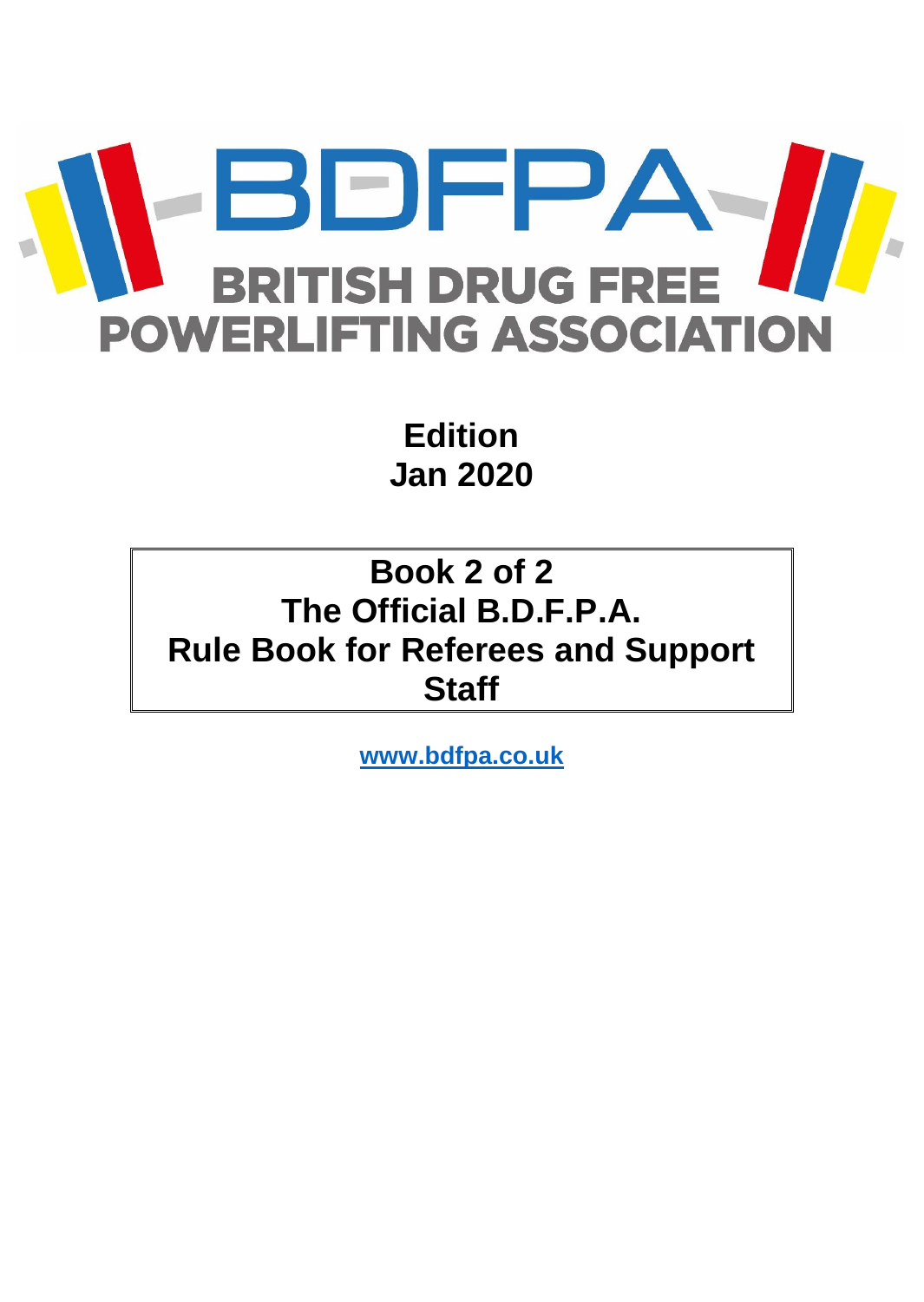**Events and Records Referees Duties of Referees Weighing - In Order of Competition - The Rounds System Conduct of Competition Equipment and Specifications Costume and Personal Equipment Unequipped ('Raw') Competition Age Categories Bodyweight Categories General – Including religious considerations Power lifts - Rules of Performance & Causes For Failure Squat Bench Press Dead Lift**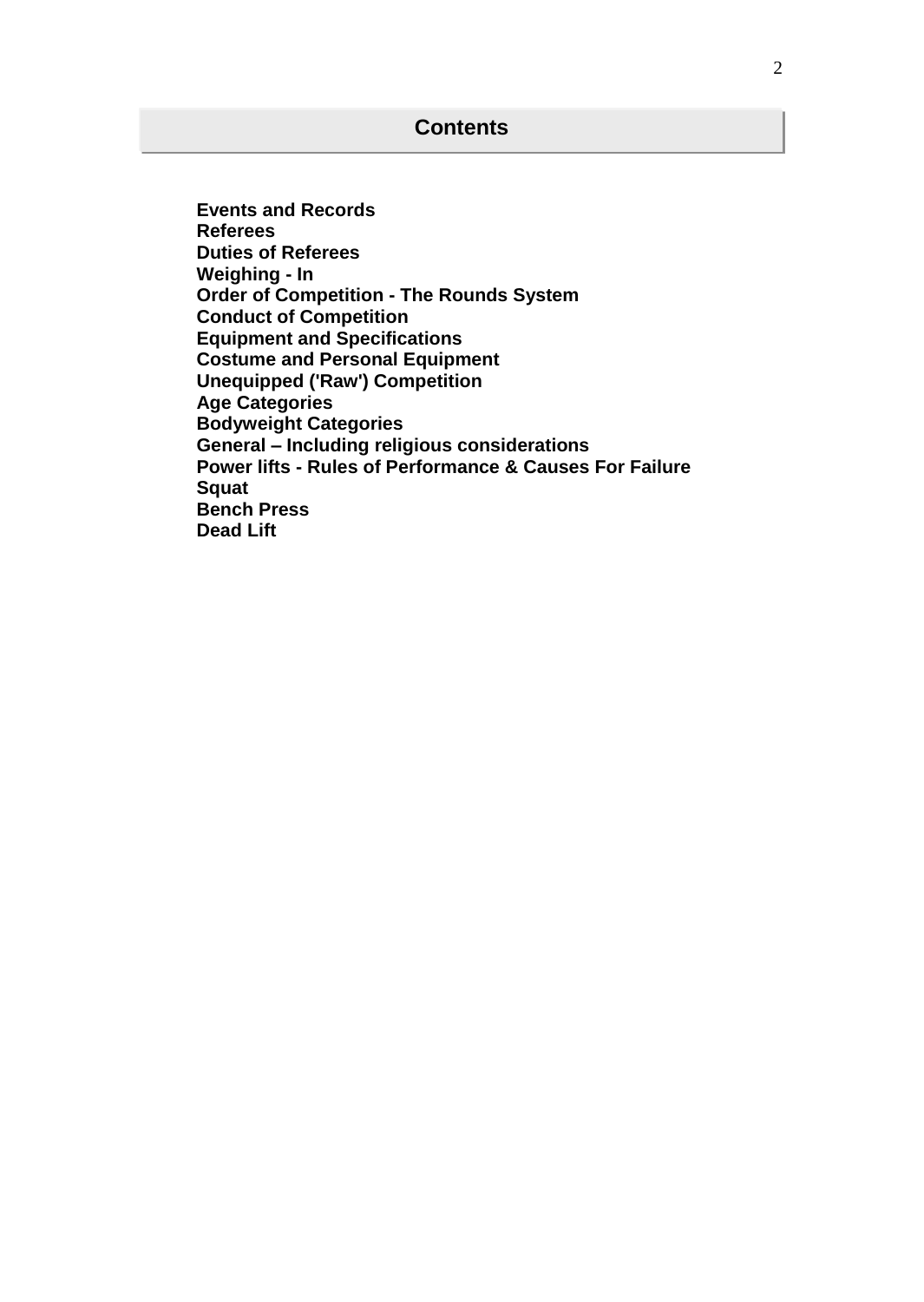### **EVENTS AND RECORDS**

#### **Records are recognised by the Association in the following events:-**

|      | <b>SQUAT</b><br><b>BENCH PRESS</b><br><b>DEAD LIFT</b><br>POWERLIFTING TOTAL | As combined events                                                                                                 |
|------|------------------------------------------------------------------------------|--------------------------------------------------------------------------------------------------------------------|
| ALSO | <b>SQUAT</b><br><b>BENCH PRESS</b><br><b>DEAD LIFT</b>                       | As individual disciplines or<br>'Single Lift' events<br>Marc 0 Missouri All La Jacostolet alangeral All and alange |

#### **Men & Women/All bodyweight classes/All age classes EQUIPPED AND UNEQUIPPED CATEGORIES**

Registers of British Records for both Equipped and Unequipped categories of lifting are kept by the BDFPA National Records Registrar.

(See 'Costume and Personal Equipment' for technical specifications of both EQUIPPED & UNEQUIPPED categories).

#### **Conditions for the Establishment or Breaking of Records**

DIVISIONAL – Must be a current member, there are no restrictions on length on membership. Divisional records may also be broken at national competitions, but in such cases lifters must claim formally by notifying their Divisional Records Registrar.

Lifters claiming divisional records must have their permanent address in the division concerned at the time of breaking the record.

NATIONAL – Must have been a member for at least 3 months unless the National Championship has fallen within the first 3 months of the membership year, additionally the member must have joined before the 31<sup>st</sup> Jan of the membership year in order to be eligible under this condition. National records may only be set at events outside of the designated BDFPA National Championships by express permission of the President of the BDFPA. Any such authority must be granted prior to the event where permission has be sought to set National Records (AGM 2019). These events still require that appropriate referees adjudicate (iaw Rule book 2, General conditions, para 6) and that manufacturer certified weights, bars and collars to within 0.25% tolerance are used (NC Ballot 63). In this case lifters must claim formally by notifying the national records registrar.

National records may also be broken at international competitions (NC Ballot March 2004).

New British records setup in "blank spaces" must be at least equal to the figures set down as National qualifying standards (NC Ballot Nov 2004).

INTERNATIONAL – As per National records regarding membership. International records may also be broken at national competitions, providing these are held strictly under WDFPF international rules (incl. minimum 10% testing requirement). International records may only be broken at National championships when a Marshall Referee is present. They may not be set at Divisional events regardless of referees present.

Lifters must claim formally by notifying the WDFPF General Secretary.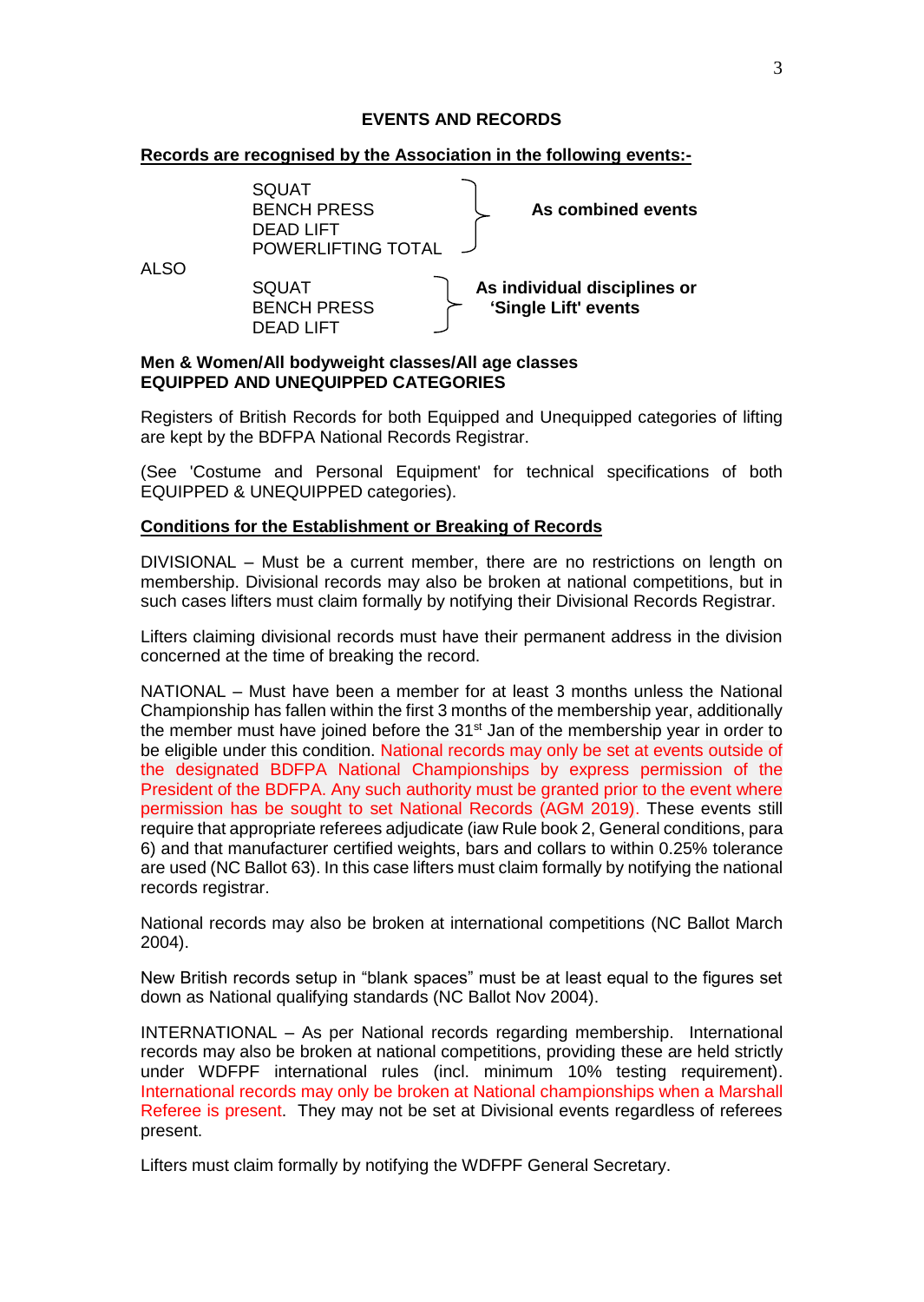### **General Conditions**

- 1. All records and bodyweight must be registered in metric values.
- 2. Records may only be set at BDFPA sanctioned competitions.
- 3. The lifter must have fulfilled the weigh-in rules by establishing official bodyweight within the 3 hours (2018 AGM) prior to the start of the competition.
- 4. The referee(s) or the Technical Officer must have checked that the barbell and discs conform to BDFPA specifications, prior to the competition.
- 5. Following the successful record setting attempt, the lifter must be subject to inspection by the adjudicating referee(s). Refer to "Costume and Personal Equipment".
- 6. Each of the adjudicating referees must be a current BDFPA Referee of the correct level. (Divisional records 1 Referee, National records 3 national Referees, International records 3 International referees)
- 7. For international records The good faith and competence of referees of all member Nations is beyond dispute. Consequently, an International record can be assured by referees of the same nation at their National championships or relevant WDFPF Sanctioned event.
- 8. The official Score Sheet signed by the adjudicating Referee(s), a copy of the current scales certificate and age verification where necessary, must be submitted to the BDFPA General Secretary within one calendar month of the date of the record setting competition.
- 9. In a three-lift powerlifting competition, records set in individual lifts will only be valid if the lifter makes a total in the competition i.e. completes at least one lift in all three disciplines. For British records the total must meet or exceed the British qualifying total for any record to be valid (NC Ballot 63).
- 10. In an event that two lifters break either a current individual or total record with the same weight, the lighter lifter will be declared the new record holder. bodyweights are identical, the lifters are to be re-weighed immediately following the competition. If during the re-weigh, both lifters weigh the same, both will be record holders. *This rule only applies where lifters of the same bodyweight category are lifting in simultaneous flights*. Where lifters are in the same flight the individual who lifts the weight first is the record holder.
- 11. New records are only valid if they exceed the previous record by a minimum of 500grams. Where the record has been set in this manner the same individual may only lift to the 2.5 kg increment rule thereafter for attempts within the normal 3 attempts. IE if the lifter sets a new record with an jump of 500 grams on his first or second attempt (e.g. 93 kgs) their next attempt must be 95kg or greater unless it is a  $4<sup>th</sup>$  attempt where they can again jump up 500 grams)
- 12. The record will only be valid for the bodyweight category of the lifter as determined at the official weigh-in.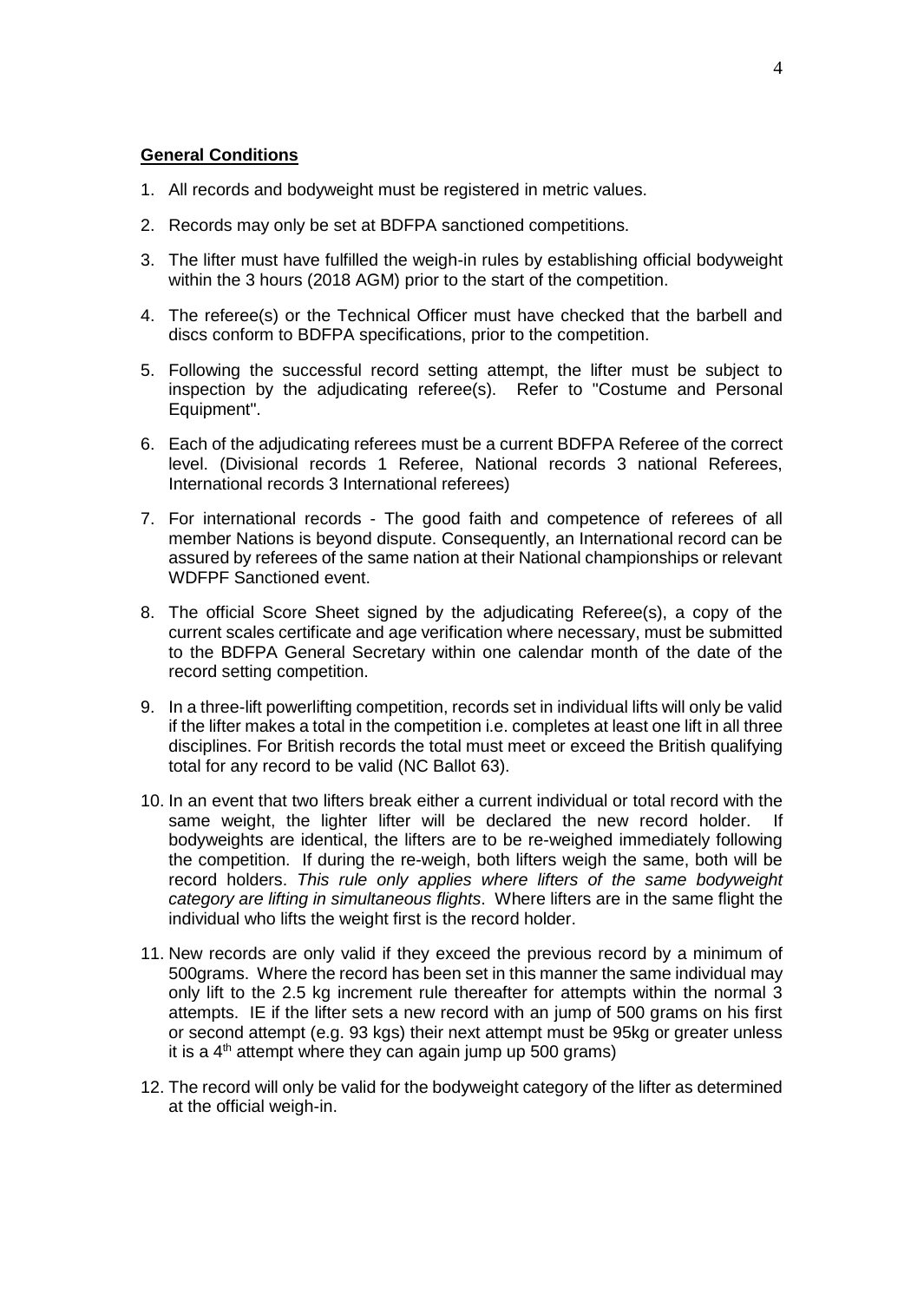### **Requirements for setting a record on a fourth attempt:**

- 1. From the 1 Jan 2020  $4<sup>th</sup>$  attempts will not be permitted during a full power event (WDFPF Congress 2019).
- 2. Only lifters actually taking part in a competition may attempt records as fourth attempts outside the competition. At a national championships only national or international records may be broken on a fourth attempt.
- 3. A lifter may be granted a fourth attempt for purposes of setting a record, at the discretion of the Chief Referee, if the third attempt was successful and within 20kg of the current record. In no case will further additional attempts be granted.

# **Claiming a Record**

- 4. DIVISIONAL RECORD at a DIVISIONAL COMPETITION Inform your divisional records registrar.
- 5. NATIONAL RECORD at a DIVISIONAL COMPETITION Inform the British records registrar within 30 days.
- 6. NATIONAL RECORD at a NATIONAL COMPETITION these will be checked automatically and highlighted on the results. However it is the lifters responsibility to check the results. If the record is not shown as a record the lifter must inform the British records registrar within 30 days.
- 7. NATIONAL RECORD at an INTERNATIONAL COMPETITION these will be checked automatically. However it is the lifters responsibility to check the records when they are updated. If the record is not shown as a record the lifter must inform the British records registrar within 30 days of the records update being published.
- 8. INTERNATIONAL RECORD at an INTERNATIONAL COMPETITION these will be checked automatically and highlighted on the results. However it is the lifters responsibility to check the results. If the record is not shown as a record the lifter must inform the British records registrar within 15 days.

### **Minimum Referees required to adjudicate at sanctioned events**

DIVISIONAL Championships (including special events such as memorials and 4 Nations) - Minimum 1 divisional referee. There need only be one divisional level referee in order to set a divisional record.

NATIONAL - Three referees, of whom at least ONE must be a fully qualified National Referee. The centre referee must at all times be of National grade or above. For setting records see Book 2, General Conditions para 6.

INTERNATIONAL - Three fully qualified WDFPF International Referees. For international records there must be a Marshall referee present.

# **DUTIES OF REFEREES**

### **1. DUTIES OF REFEREES**

a. DESIGNATION OF PLATFORM REFEREES: The referees shall be three in number, the Chief or Centre Referee and two side referees (except possibly at Divisional competitions, where one referee alone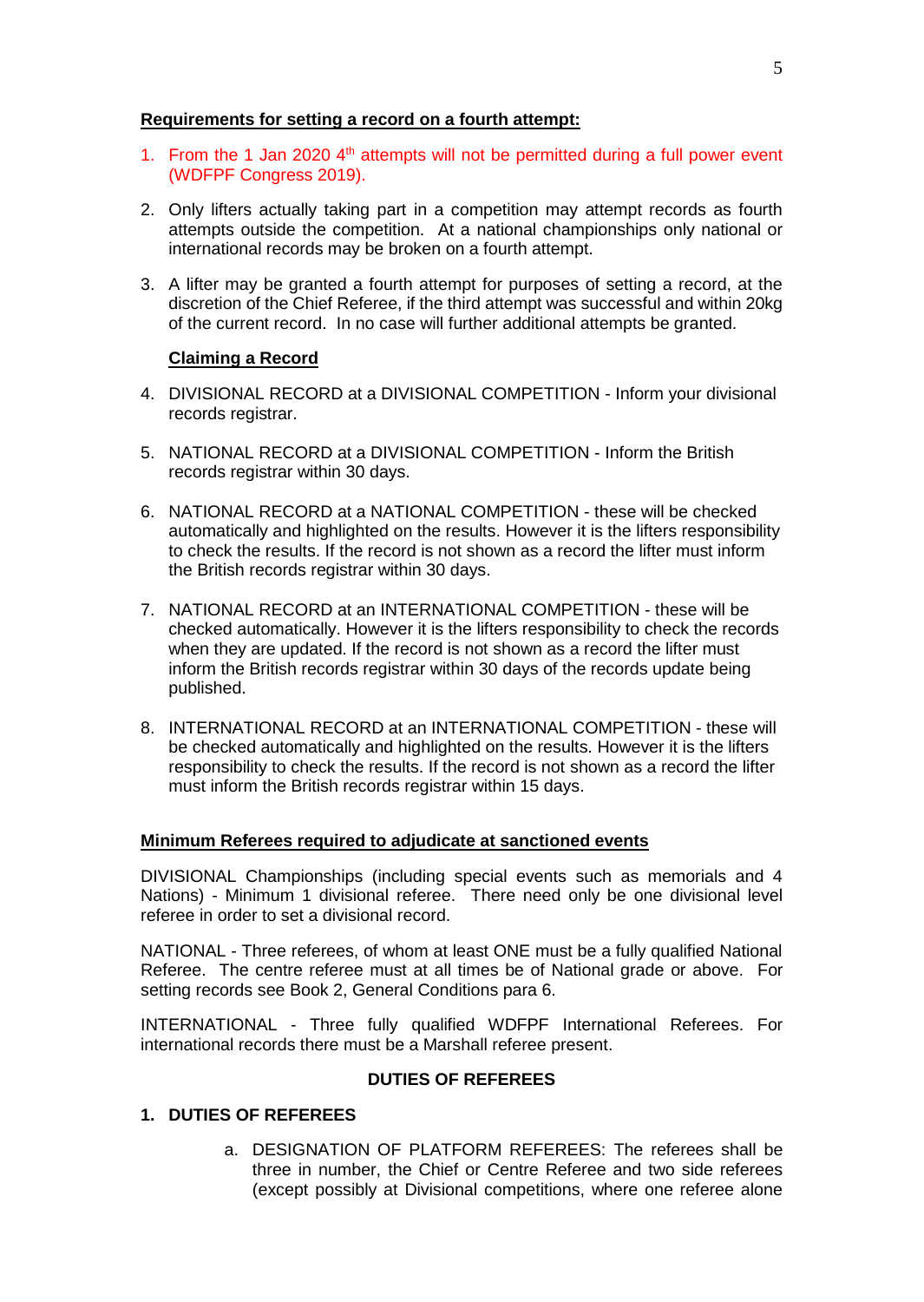may adjudicate). The selection of a referee to act as Chief Referee in one category does not preclude their selection as a side referee in another category.

- b. DUTIES OF THE CHIEF REFEREE: The Chief (Centre) Referee is responsible for giving the necessary signals for all three lifts, and for any decisions regarding loading errors or incorrect announcements by the Speaker/Announcer.
- c. DUTIES OF THE SIDE REFEREE: The side Referee is responsible for ensuring that the bar on their side is correctly loaded to the weight called. Additionally, they are to check the correct records discs are being fitted when required.
- d. DUTIES OF THE MARSHALL REFEREE: They are responsible for ensuring that all standards are maintained in terms of officiating and the conduct of the event that are attending. Where more than one Marshall is present aspects may be assumed by each to support the event. Their duties include but are not limited to:
	- i. Assessment of Officials undertaking International upgrade.

ii. Examination of lifters equipment following the breaking of records

iii. Auditing of Drugs testing being undertaken at the event.

iv. Continuous assessment of International referees during the event.

- 2. SIGNALS REQUIRED FOR THE LIFTING EVENTS:
	- a. **The Squat**: At the commencement of the lift a visual signal consisting of a downward movement of the arm together with the audible signal of the command "Squat". At the completion of the lift a visual signal consisting of a backward movement of the arm together with the audible signal of the command "Rack".
	- b. **The Bench Press**: At the commencement of the lift An audible signal of "Start", the Chief Referee will give a hand clap or the command "press" when the bar is motionless on the lifters chest (a clapperboard may be used if preferred). If the lifter is hearing impaired, the Chief Referee may give visual signals to the lifter. At the completion of the lift- The audible signal of the command "Rack".
	- c. **The Deadlift**: At the commencement of the deadlift no signal is required. At the completion of the lift a visual signal consisting of a downward movement of the arm together with the audible signal of the command "Down".
- 3. COMMUNICATION ANNOUNCING THE PLATFORM REFEREES' DECISION: Once the bar has been replaced in the racks or on the platform at the completion of the lift, the referees will announce their decisions by means of the lights. White for a "good lift" and red for a "no lift". In the event that hand signals or flags have to be used instead of lights, such signals will be made immediately after the Chief Referee has called "show".
- 4. POSITIONING OF THE REFEREES ON THE PLATFORM: The referees may seat themselves in what they consider to be the best viewing positions around the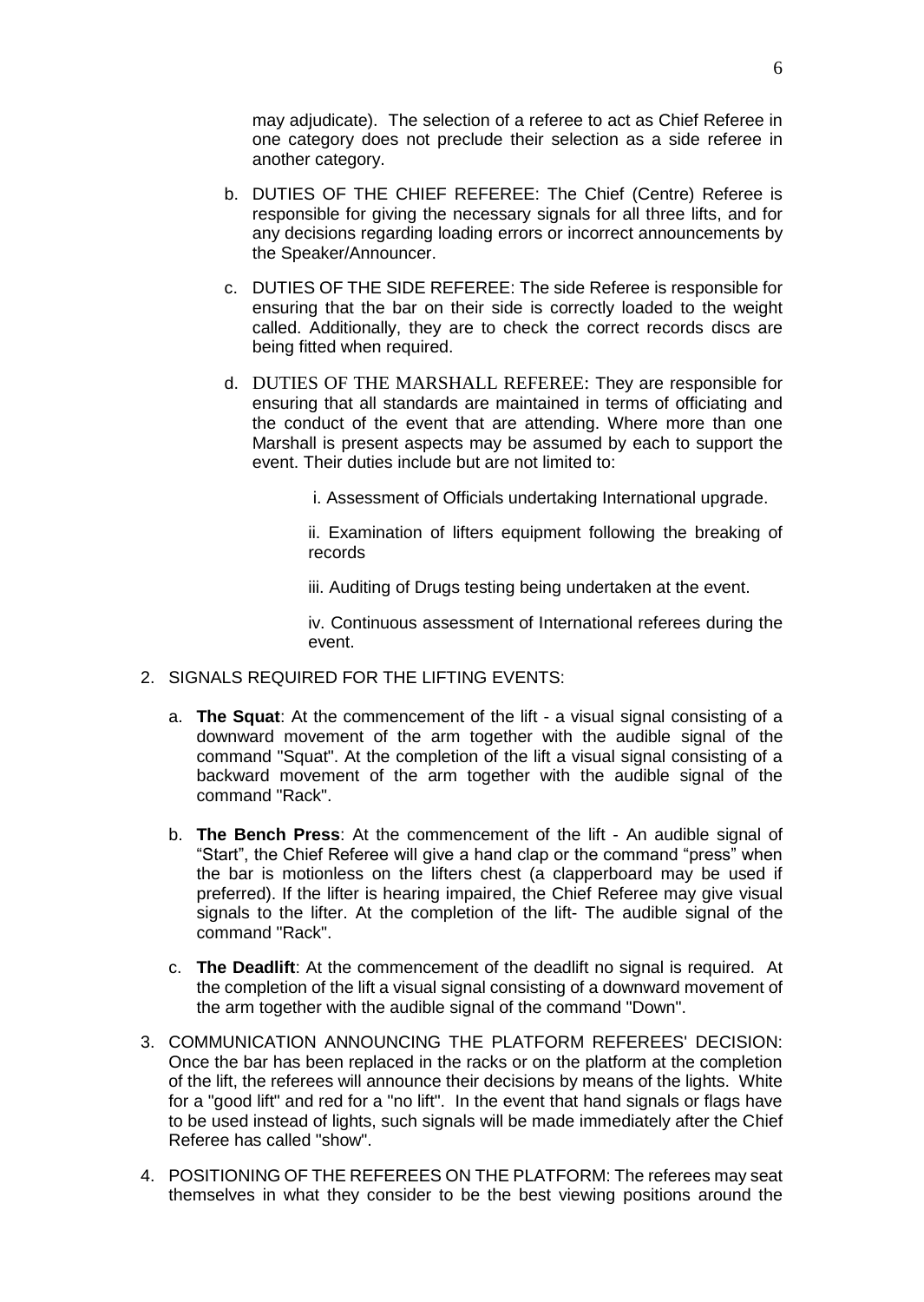platform for each of the three lifts. However, the Chief (Centre) Referee must always bear in mind the need to be easily visible to the lifter performing the squat or deadlift.

- 5. DUTIES OF THE REFEREES PRIOR TO THE COMPETITION: Before the competition, the referees shall jointly ascertain that:
	- a. The platform and competition equipment comply in all respects with the rules. Bars and discs are checked for weight discrepancies, and defective equipment discarded.
	- b. The scales work correctly and are accurate. Certification of the scales must have been within 12 months previous to the championships date.
	- c. The lifters weigh-in within the limits of weight and time for their bodyweight category.
	- d. The lifters' costumes and personal equipment comply with the rules in all respects. The equipment should be checked, and recorded on the lifters' score (attempt) card, or on the official BDFPA kit check form issued for that competition.
- 6. DUTIES OF THE REFEREES DURING THE COMPETITION: During the competition the referees must jointly ascertain that:
	- a. The weight of the loaded bar agrees with that announced by the MC/Announcer (Referees may be issued with loading charts for this purpose).
	- b. On the platform the lifter's costume and personal equipment are exactly as declared, examined and marked at the equipment check. If any referee has reason to doubt a lifter's integrity in this respect, they must, after completion of the lift, inform the Chief Referee of their suspicions. The three referees may then re-examine the lifter's costume and personal equipment. If the lifter is found guilty of wearing anything illegal that was not checked in during the equipment check, the lifter will have the attempt failed. Should the lifter do this for a second time during the event they will be immediately be disqualified without appeal.
- 7. PROCEDURE OF A REFEREE OBSERVING LIFTING FAULTS: If during the execution of a lift, a referee observes a fault sufficient to give cause for disqualification of the lift, the procedure is as follows:
	- a. If the observer is a side referee, they shall raise their arm to call attention to the fault. If the Chief Referee or the other side referee are in agreement, this constitutes a majority opinion and the Chief Referee shall stop the lift at a discretionary safe point. A visual signal and an audible command will be given to the lifter.
	- b. If the observer is the Chief Referee, the arm will not be raised. The Chief Referee must check to see if either of the side referees are in agreement. If one or both agree, the Chief Referee will stop the lift as previously described in (a).
	- c. If the Chief Referee observes that the lifters head is no longer in contact with the bench, they shall raise their arm indicating to the side referees that the head has come off the bench. In such case the side referees will automatically give a no lift. This is the ONLY occasion during the bench press the Chief Referee can raise their hand/arm (WDFPF Congress 2016). Before giving the result of the lift either by light systems or paddles the centre referee is to ensure that both side referees have seen and understand that the lifter has lifted their head and the lift is to be failed.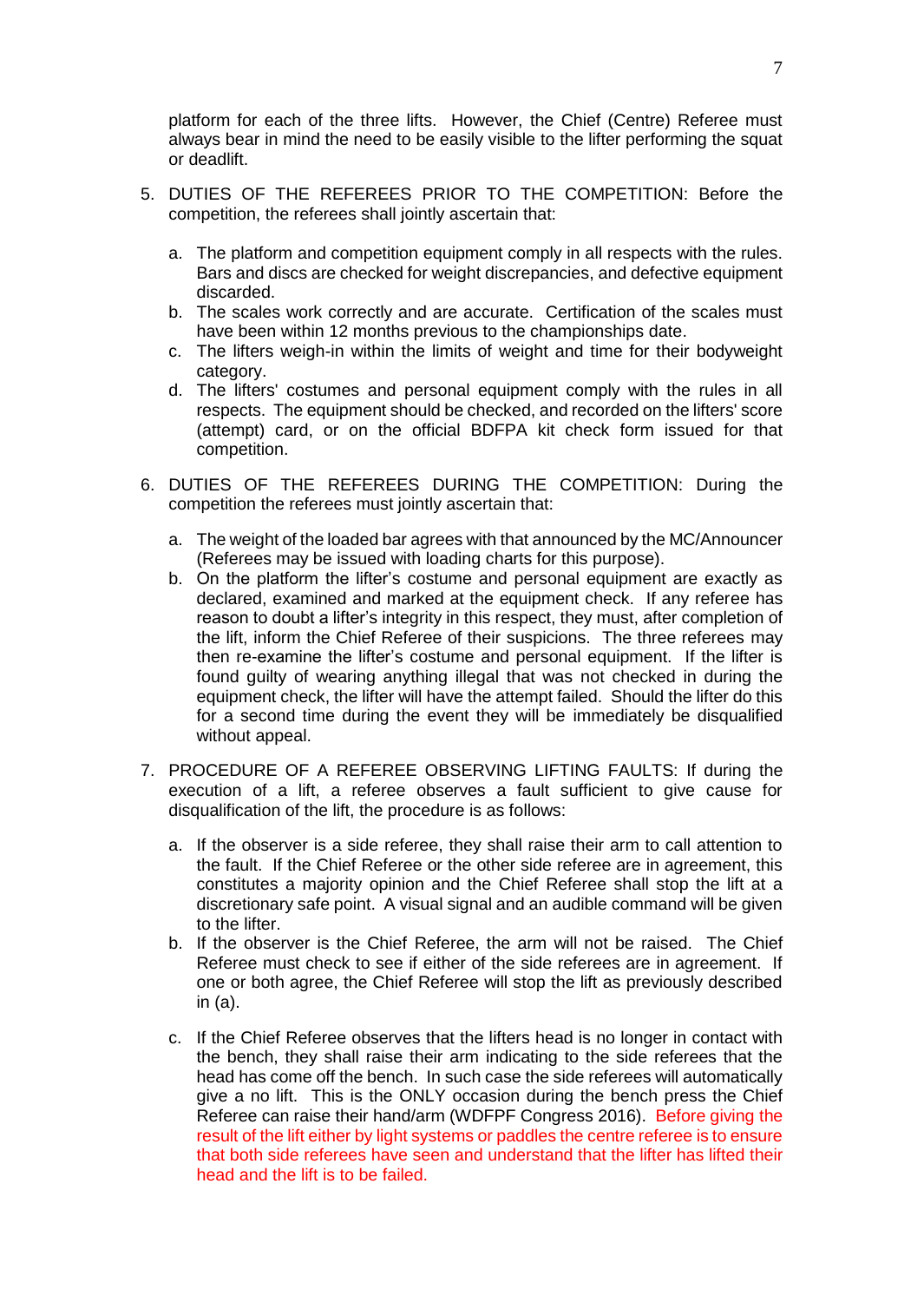- 8. PROCEDURES FOR INCORRECT STARTING POSITION OR BAR PLACEMENT DURING THE SQUAT: Prior to the commencement of the squat, if any of the referees do not accept the bar placement or the starting position of the lifter, they will call attention to the fault as previously described in 7(a). If there is a majority opinion among the referees that the fault exists, the Chief Referee will not give the signals to commence the lift. It is not required of the Chief Referee to explain the fault to the lifter but they may do so if they wish. The lifter has the remainder of the unexpired time allowance in which to correct the position of the bar or the stance in order to receive the commencement signal.
- 9. REFEREE COMMENTARY FOLLOWING A LIFT: A lifter receiving a red light(s) for a lift may go to or send their coach to the Chief Referee, and request a rationale for the red light. The Chief Referee will investigate, determine, and inform the lifter or spokesman why a red light was given. A lifter requiring further debate or knowledge, must leave the lifting area immediately and if appropriate, go to the Head Referee in charge of the competition for further clarification or ruling. At Divisional events the appointed Technical Officer may be approached if this is appropriate. Referees may not receive any document or verbal account concerning the progress of the competition.
- 10. A referee shall not attempt to influence the decisions of the other referees.
- 11. The Chief Referee may consult with the side referees or any other official as necessary in order to expedite the competition.
- 12. DUTIES OF THE REFEREES AFTER THE COMPETITION: After the competition, the three referees shall sign the official score sheets, record certificates or any other documents requiring a signature.
- 13. REFEREES' DRESS CODES: Referees will be uniformly dressed as follows:

**Men**: Winter:-Dark blue blazer with appropriate BDFPA/WDFPF badge on left breast and grey trousers with a white shirt and tie. Summer:- White shirt and grey trousers, tie optional.

**Women:** Winter:-Dark blue blazer with appropriate BDFPA/WDFPF badge on left breast, grey skirt or trousers and a white shirt with tie. Summer:- Grey skirt or trousers and a white blouse.

The Head Referee or Technical Officer shall determine whether winter or summer dress will be worn.

The above dress code is mandatory at National or International levels of competition. At Divisional competitions, the minimum dress code consists of:-Trousers or skirt and white shirt. (2018 AGM)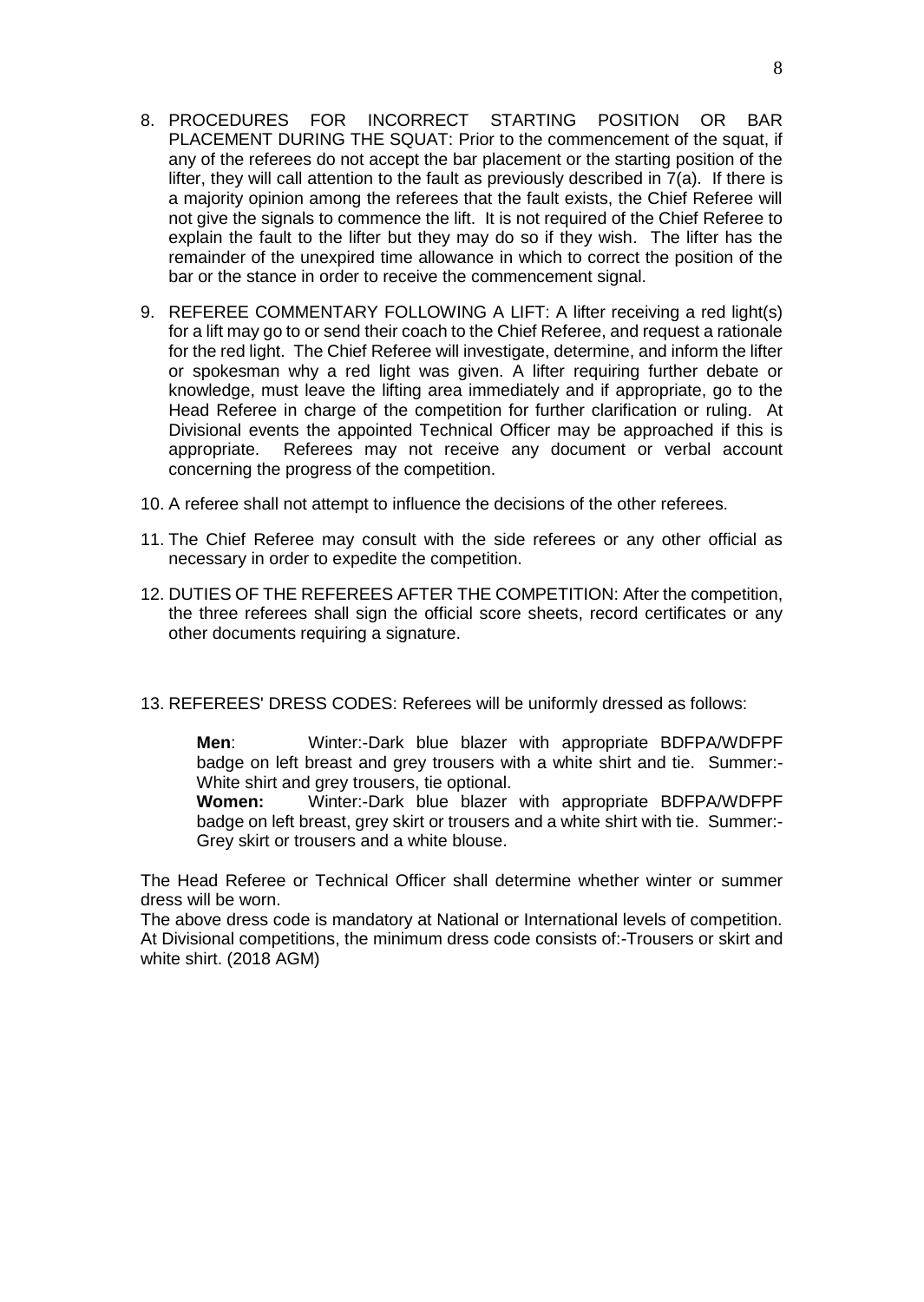#### **WEIGHING - IN**

- 1. All lifters are required to be members in order to take part in sanctioned BDFPA events. Lifters who are contesting specific age-based categories must also bring proof of age to the weigh-in.
- 2. Weighing in of the competitors must take place no earlier than three hours before the start of the **competition; i.e. NOT the flight the individual is participating in**. All lifters must attend the weigh-in.
- 3. The weigh-in period will last one and a half hours. **All lifters must be present within the first hour of weigh in advertised times**. The first hour of the scheduled weigh-in is indicated as the standard time, the next 30 mins is registered specifically for re-weighs. Where a lifter has failed to make their weight category and opted to re-weigh priority is given to those who have not attempted to weighin yet within the first hour, re-weighs will be conducted in the following 30 mins unless there are no remaining waiting competitors to weigh in in the first hour. The remaining half (1/2) hour prior to the commencement of the lifting will be used for the purpose of final competition preparation only.
- 4. From the 2019 Nationals; weigh in will commence at 0700 and complete at 0800. Re-weighs will run from 0800-0830. Lifting will commence promptly at 1000. These timings will be the same for every national level event. (2018 AGM).
- 5. The weigh-in for each competitor will be carried out in a suitable room with only the competitor, his/her coach or manager and the referee(s) present at the scales. The lifter's agreed bodyweight must not be made public until all lifters competing in the particular category have been weighed in.
- 6. Lifters may be weighed nude or wearing underpants or briefs. The briefs being worn at the event must be worn at the weigh in or presented to the officials at the weigh in for those weighing-in nude. Excessive clothing may not be worn in order to move up a category. In competitions in which women are competitors, the weigh-in procedure may be altered to ensure that lifters are weighed by officials of their own sex. Additional female officials may be appointed for this purpose.
- 7. The lifters must be weighed in the priority of the previously determined order of lifting.
- 8. The inspection of costume and personal equipment will take place either; **A** during the weigh-in period **B** after weigh in, before the lifters flight commencement **C** Prior to weigh –in, including the day before if scheduled. The technical officers or appointed referee(s) will be responsible for inspecting, measuring and recording on the inspection form, details of all items listed under Costume and Personal Equipment. The referees responsible for this inspection will also be responsible for ensuring that the details recorded correspond with the items worn and used by the lifter on the platform.
- 9. Lots may be drawn to establish the order of the weigh-in with large numbers of lifters in each category, the drawing of lots and referees` inspection of costume and personal equipment, may commence any time before the start of the weighin, although this may be varied as required by the Head Referee or Technical Officer. Lots will be drawn to establish the order of lifting throughout the competition when lifters require the same weights for their attempts. The drawing of lots is mandatory at national and international levels of competition. It is optional at divisional level.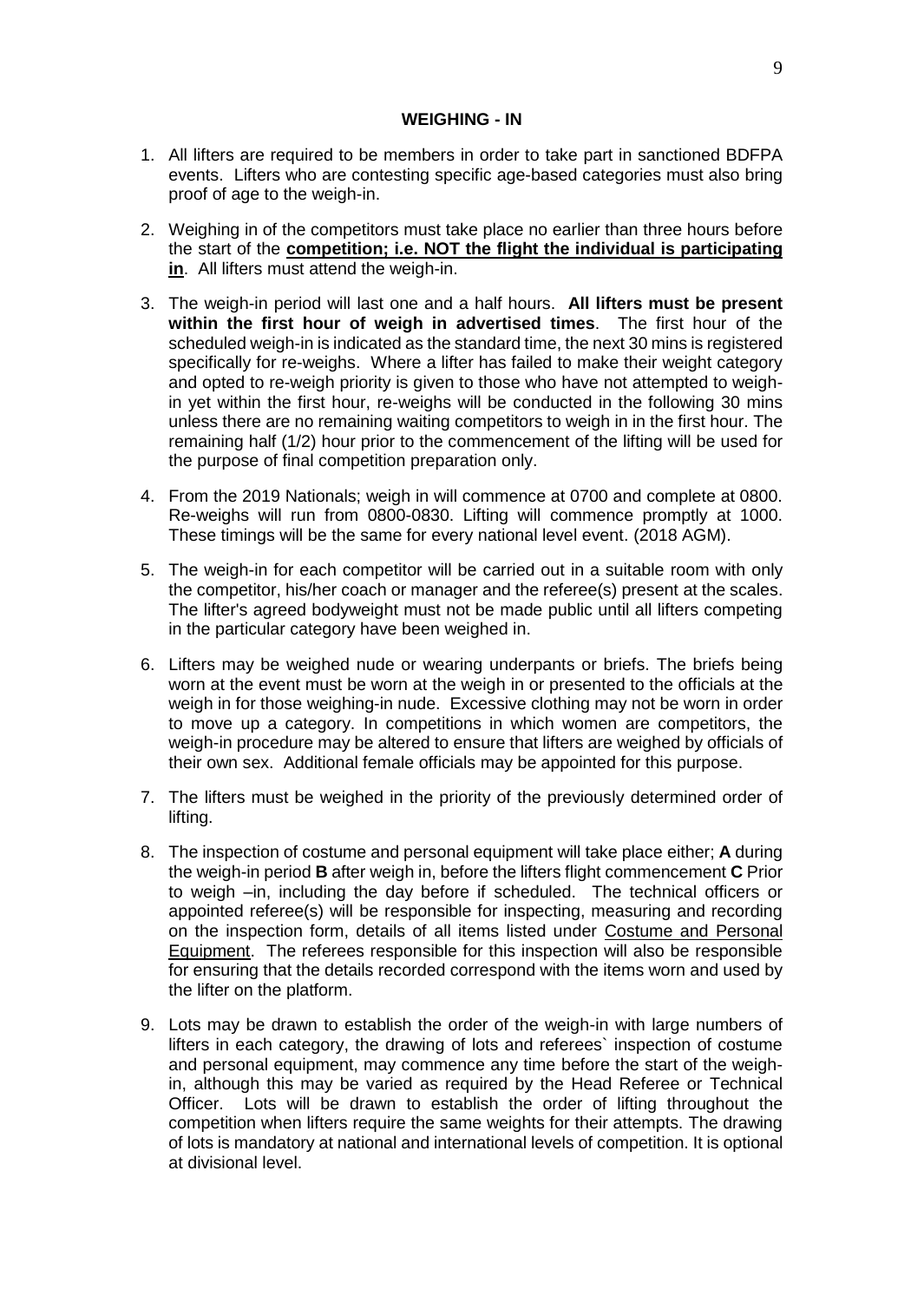- 10. Each lifter may only be weighed once. Only those whose bodyweight is heavier or lighter than the category limits of the category entered are allowed to return to the scales. They must return to the scales and make weight within the limits of the hour and one half allowed for the weigh-in, otherwise they will be eliminated from the competition for that bodyweight category. A lifter can only be re-weighed after all lifters in the same bodyweight category have been called to the scales. Lifters trying to make weight may be re-weighed as often as time and orderly progression allows. A lifter may only be weighed outside the time limit of one and one half hours if he presents himself within the time limit, but due to the number of lifters trying to make weight, he is denied the opportunity of mounting the scales. He may then be allowed one re-weigh at the discretion of the referees.
- 11. From the 2018 season at National & International competitions, a lifter can only compete at the body weight they qualified at (NC ballot 63). For the 2017 season the previous rules still apply i.e. you can move up a weight category if you lifted the higher body weight total at the lower body weight, but you cannot move down a body weight category.
- 12. At tournaments, galas, festivals or friendly internationals, the weigh-in may, by mutual consent, take place earlier than two hours before the start of the competition. However, if a lifter declares an intention to attempt a record, that lifter must re-weigh two hours before the start of the competition.
- 13. If two lifters register the same bodyweight at the weigh-in and eventually achieve the same total or lift at the end of the competition, they will be re-weighed and the lighter person will take precedence over the heavier person. However, if they still weigh the same after re-weighing, they will then share the placing, and each receive an award. In such circumstances should two lifters be in first place, the next lifter shall be placed third and so on. In the event of a full power record being set in similar circumstances, the same procedure will be adopted to determine the record holder.
- 14. Starting weights for all lifts shall be declared by all lifters at the weigh-in. Changes on first attempts may occur before each flight of first attempts (see 'Order of Competition - The Rounds System' - [2]). There are **NO** changes permitted in the second and third attempts - with the exception made for the **third attempt deadlift** which may be changed twice.
- 15. Where applicable, lifters must check squat and bench press rack heights and foot blocks prior to the start of the competition.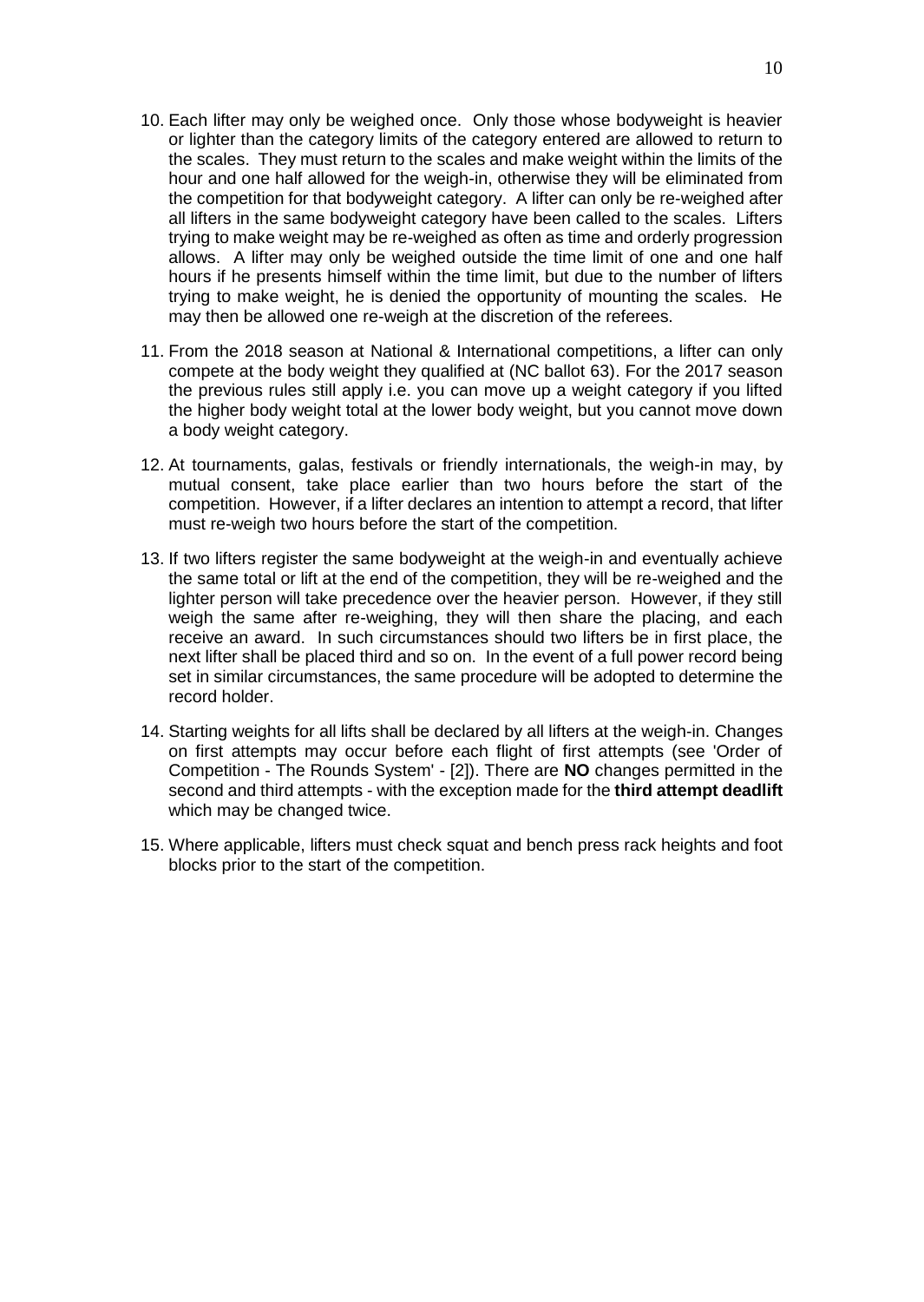### **ORDER OF COMPETITION - THE ROUNDS SYSTEM**

- 1. The Rounds System is mandatory at all BDFPA Sanctioned Competitions.
- 2. Notification of attempts: At the weigh-in, the lifter or his/her coach must declare starting weights for all three events. The starting attempt is allowed to be changed ONLY ONCE. First flight lifters may change the opening lift up to five [5] minutes before the first round for that lift. At National level events and above the starting weights in a single lift competition **MUST** be the minimum of the qualifying standard unless the lifter is declaring themselves injured in which they may only make one attempt. Any lifts below the qualifying standard will not be registered with a finishing position but will still be included in the results. In a Full Power event for National level the total of the first attempts **MUST** add up to the value of the qualifying standard for the lifters class. Any reduction in opening weights **MUST** be reflected in an increase in the remaining lifts to meet the minimum standard of that class. Where weights are reduced due to injury the same rule applies in that of single lift results and placing.

If applicable, opening attempts must be entered on the appropriate 'first attempt' card, signed by the lifter or coach and retained by the official conducting the weighin.

The lifter will complete additional blank attempt cards during the competition.

Following the first attempt in an event, the lifter or coach must decide upon the weight required for the second attempt. This weight must be recorded where indicated on the card, and submitted to the marshal or other appointed official within the one minute time allowance. The same procedure is to be used for third attempts in all three events; also for record setting fourth attempts. Responsibility for submitting attempts within the time limit rests solely with the lifter or coach. The attempt card must be handed directly to the designated marshal or official. (The official should have extra attempt cards available for emergency purposes). If no weight is submitted within the one minute time allowance, the lifter will be warned. After five [5] minutes have elapsed, if the lifter has failed to declare the next attempt, in the case of a second attempt the weight will either be the same as previous for a failed lift or an automatic increase of 2.5kg to the previous weight and they will be warned. Where the lifter fails to provide any further attempts for the rest of the competition the attempt will be forfeited and not automatically raised or entered as previous.

The use of attempt cards is mandatory at national and international levels of competition

Each lifter in the assigned flight will take their first attempt in the first round of the event. Regardless of the success/failure of the first attempt, all lifters in the assigned flight will then take their second attempt in that event. Regardless of the success/failure of the second attempt, all lifters in that same flight will then take their third attempt in that event. Lifters who wish to take a fourth attempt for the purpose of setting international records, would follow the third attempt rotation. The flight would then vacate the platform, allowing the next flight of lifters to compete in that event. If there is only one flight of lifters in a session, that flight would move into a warm-up area to prepare for the next event. Each event would follow the format explained above.

3. The bar must be loaded on a progressive basis during a round, from lightest to heaviest. Lifters will not be allowed to take a lower weight in a following round for an attempt in any event.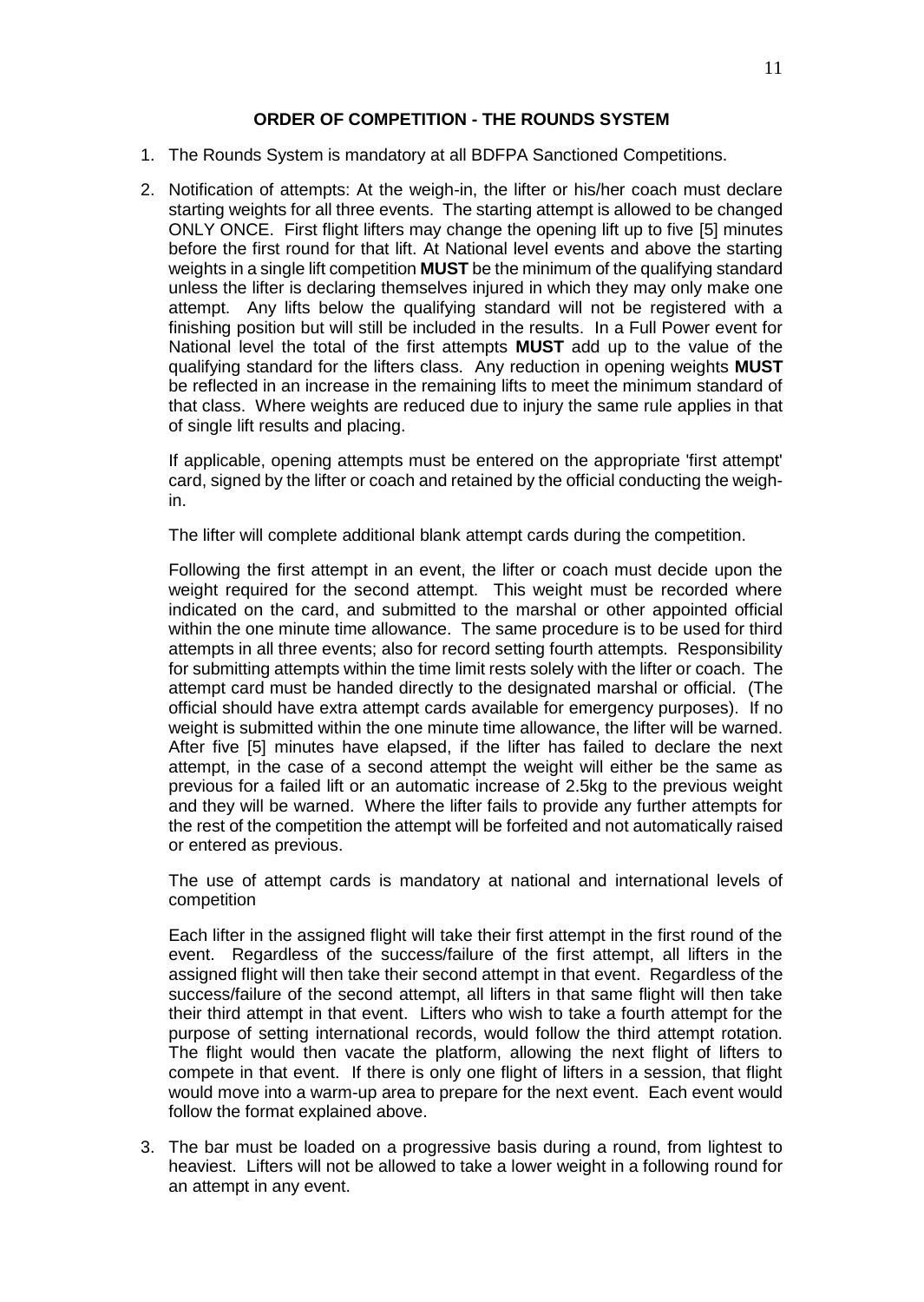The bar cannot be reduced in weight once a lift has been performed with the announced weight. The only exception to this would be due to an error on the part of the Speaker/Announcer who may have inadvertently missed a lifter's attempt. If this is the case, the Chief Referee will reduce the load on the bar and then continue with the progress of that flight.

- 4. Lifting order will be determined by the weight on the bar and Lot numbers (if applicable). The lifter requiring the lightest weights lifts first; in the case of similar calls for weight, the lifter with the lowest Lot number (drawn at the weigh-in) will lift first. The use of Lot numbers to establish the order of lifting may be used at competitions below National level, but is not mandatory.
- 5. A lifter is permitted one change of weight on the first attempt of each lift. The change of weight may be higher or lower than that originally submitted, and the order of lifting in the first round will be changed accordingly. If the lifter is in the first flight, this change may take place at any time up to within five minutes before the start of the first attempt in that event. The following flights are accorded a similar privilege up to within five attempts from the end of the previous flight's last attempt in that event. Prior notice of these deadlines shall be announced by the Speaker/Announcer.
- 6. Weights submitted for second and third round attempts in the squat and bench press may not be changed.
- 7. If during a round, a lifter misses an attempt due to a misloaded bar or to a spotter error, the lifter will be granted another attempt at the same weight at the discretion of the Chief Referee or Technical Officer. The "repeated attempt" would be taken at the end of the current round. If the error occurs for the last lifter of a round, that lifter will be allowed a three (3) minute rest before repeating the attempt.
- 8. In the third round of the deadlift, two weight changes are permitted. The change of weight may be higher or lower than the lifter's previously submitted third attempt. However, these are only permitted provided that the lifter has not been called to the bar already loaded to the previously submitted weight. (NB these procedures also apply in the case of Single Lift events).
- 9. Flight Formation:
	- a. Where 10 or more lifters are competing in a session, groups called flights, may be formed consisting of approximately equal numbers of lifters. (Flights MUST be formed when 15 or more lifters are competing in the same session). A session can be composed of a single bodyweight class or any combination of bodyweight classes or ages at the discretion of the organiser for purposes of presentation.
	- b. Flights should be determined by examining the lifters' best totals achieved at national or international level during the previous 12 months or their opening lifts. The lifters with the lowest totals will form the first group/flight to lift, with progressively higher totals forming further flights as necessary.
	- c. If unsuccessful with an attempt, the lifter does not follow them self, but must wait until the next round before they can attempt that weight again.
	- d. When two or more flights take part in a session upon a single platform, lifting will be organised on a flight repetition basis. No time interval will be allowed between rounds other than that necessary for preparing the platform for the next event.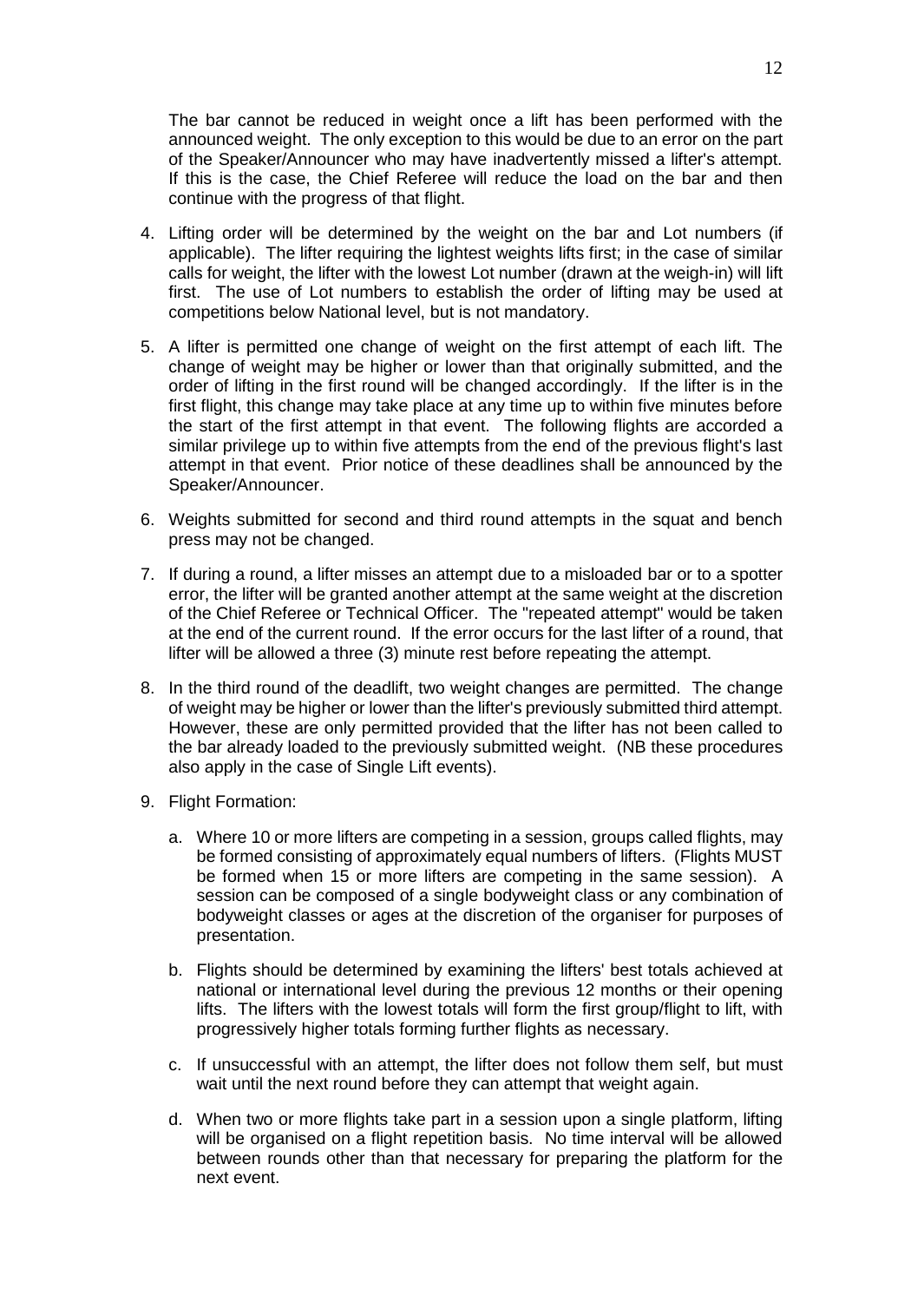e. For example:-if there are two flights taking part in a session, the first flight will complete all three squat attempts. They will be followed immediately by the second flight who will complete their three squat attempts. The platform will then be set for the bench press and the first flight will complete their three bench press attempts, immediately followed by the second flight who will similarly complete their three attempts on the bench press. The platform will then be set up for the deadlift and the first flight will complete their three deadlift attempts.

# **CONDUCT OF COMPETITION**

# **1. OFFICIALS TO BE APPOINTED:**

- A. The HEAD REFEREE IN CHARGE: At National Championships the Head Referee in Charge is appointed by the BDFPA President on the advice of the Technical Secretary and the Championships director or promoter. At Divisional events the Referee in Charge is appointed by the Divisional Secretary on the advice of the Championships director or promoter.
- B. THE CHAMPIONSHIPS DIRECTOR OR PROMOTER APPOINTS THE FOLLOWING:
	- 1. Speaker/Announcer.
	- 2. Time Keeper (preferably a qualified referee).
	- 3. Marshalls.
	- 4. Spotter-loaders.
	- 5. Records keepers.
	- 6. Scorers (table/scoreboard).
	- 7. Other positions such as an additional set of Marshalls and scorekeepers at the overhead projectors, personnel to run the weight-on-the bar signs, platform managers etc.
	- 8. Additional officials may be appointed as required, e.g., doctors, paramedics, etc.
- C. THE HEAD REFEREE IN CHARGE APPOINTS THE FOLLOWING:
	- 1. Referees for each session and each event.
	- 2. Officials in charge of the Equipment Check.
	- 3. Officials in charge of the Weigh-in.

### **2. RESPONSIBILITIES OF APPOINTED OFFICIALS:**

a. The **Speaker/Announcer** is responsible for the efficient running of the competition. The Speaker/Announcer acts as Master of Ceremonies and arranges the attempts chosen by the lifters in an orderly fashion, dictated by weight and if necessary, lot number. This official announces the weight (in kilograms) required for the next attempt and the name of the lifter.

When the bar is loaded and the platform cleared for lifting, the Chief Referee will indicate the fact to the Speaker/Announcer, who will in turn announce that the bar is ready and call the lifter to the platform. Attempts announced by the speaker should then be displayed upon some type of scoreboard erected in a prominent position. Minimum information should include:

- 1. Lifter's name (lifter's division/club is optional)
- 2. Bodyweight class of the lifter
- 3. Attempt number
- 4. Attempt weight in kilos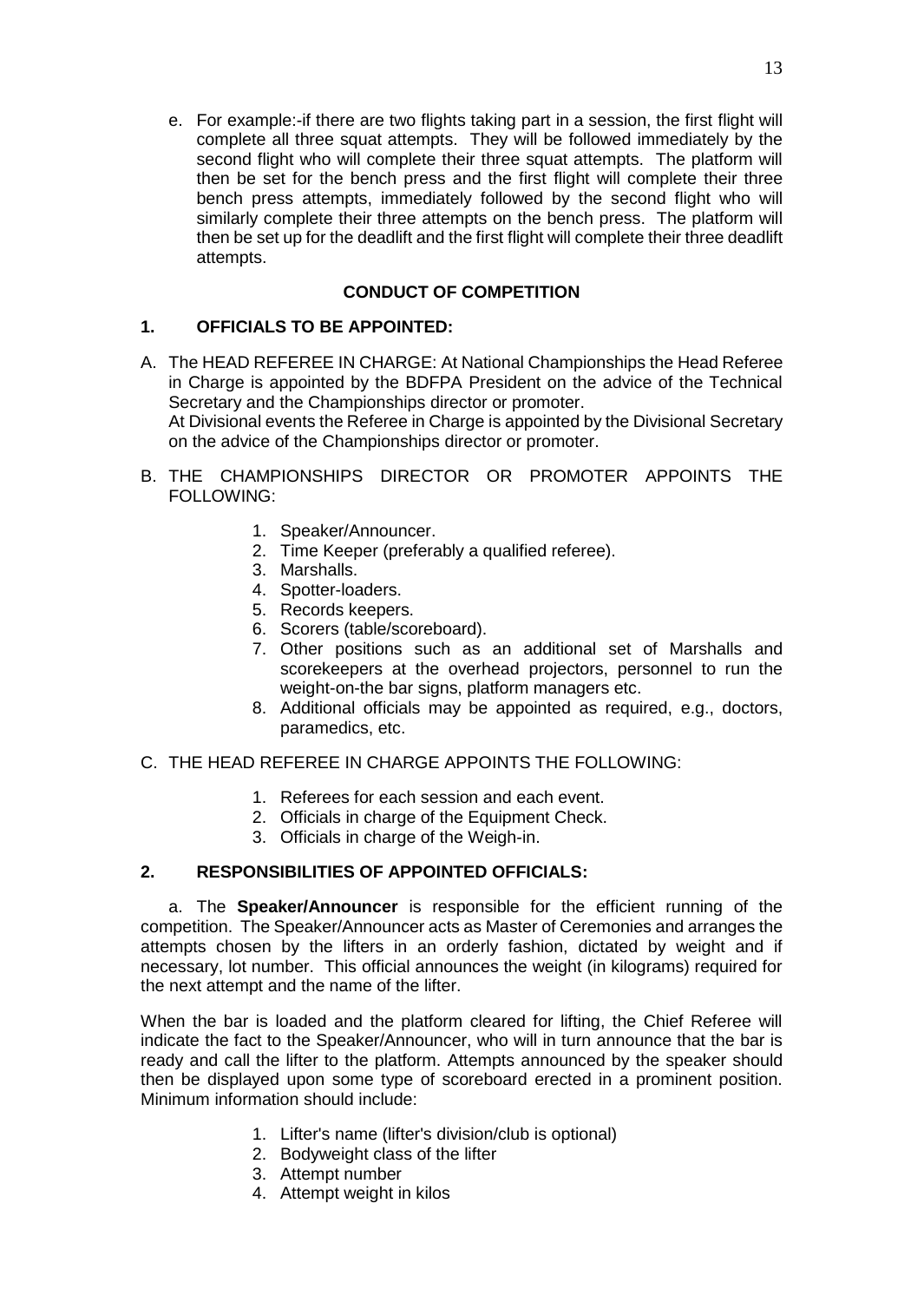b. The **Time Keeper** is responsible for accurately recording the time lapse between the announcement that the bar is ready, and the lifter starting the attempt. Other responsibilities include recording and announcing the three minute rest period [warning given with one (1) minute remaining]; noticing that the lifters leave the platform within 30 seconds following their attempt (failure of the lifter to comply with this rule may result in disqualification of the attempt at the discretion of the Chief Referee); and indication to the expediter that one minute has elapsed following the attempt.

The lifter is allowed one minute in which to start his attempt after being called to the platform. If he does not start his attempt within this time allowance, the timekeeper will call "time", and the Chief Referee shall give the audible command "Rack" or "Down" depending on the lift. The lift will be declared "no lift" and the attempt forfeited. When the lifter starts the lift within the prescribed time allowance, the clock will be stopped.

Once a clock is running for a lifter, it can only be stopped by the completion of a time allowance, by the start of a lift, or at the discretion of the Chief Referee. Consequently, it is of great importance that the lifter or coach check the height of the squat racks prior to being called, as once the bar is announced as loaded, the clock will be started. Any further adjustments of the equipment must be made within the lifter's one minute allowance.

The definition of the start of an attempt depends upon the particular lift being performed. In the Squat and the Bench Press, the start is to coincide with the referee's commencement signal. Refer to "Duties of Referees" - Item 3. In the Deadlift, the start is when the lifter makes a determined attempt to raise the bar from the platform.

c. The **Admin assistants (if used)** are responsible for collecting each attempt weight from the lifter or coach and passing the information without delay to the Speaker/Announcer. The lifter is allowed one minute between completing the last attempt and informing the Speaker/Announcer, via the Marshall, of the weight required for the next attempt.\* After the one minute has elapsed, the lifter will be warned. After five (5) minutes have elapsed, if the lifter has failed to declare the next attempt, that attempt can be forfeited.

\*This time will be monitored by the Marshall.

d. The **Spotter-Loaders** are responsible for loading and unloading the bar, adjusting equipment as required, cleaning the bar or platform at the request of the Chief Referee, and generally ensuring that the platform is well maintained and presents a neat and tidy appearance at all times. They will also have undertaken familiarisation and training prior to the commencement of the event.

At no time shall there be less than two or more than five spotter-loaders on the platform. When the lifter prepares for the attempt, the Spotter-Loaders may assist in removing the bar from the racks. They may also assist in replacing the bar after the attempt. However, they shall not touch the lifter or the bar during the actual attempt, i.e., during the period of time that elapses between commencement and completion signals. The only exception to this rule being that if the lift is in jeopardy and likely to result in injury to the lifter, the Spotter-Loaders may, either at the request of the Chief Referee or the lifter, step in and relieve the lifter of the bar. If the lifter is deprived of an otherwise successful attempt by the error of a Spotter-Loader and through no fault of their own, they may be awarded another attempt at the discretion of the referees at the end of the round.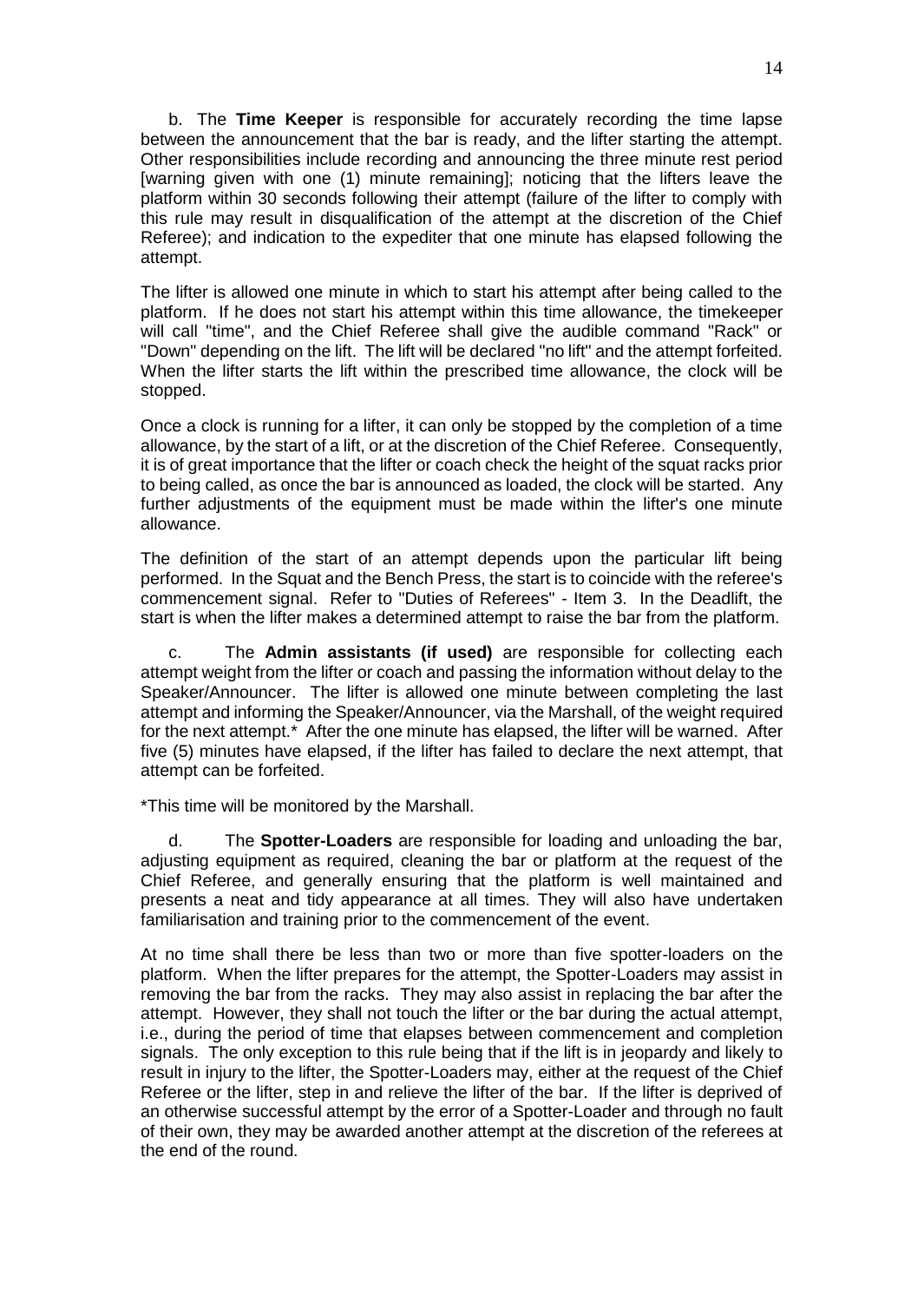e. The **Scorers** are responsible for accurately recording the progress of the competition, and on completion, ensuring that the referees for each event sign the official score sheets, record certificates or any other document requiring signatures.

f. **Referees** for each session; for each event; for the Equipment Check and for the Weigh-In.

**3. PERSONS ALLOWED ON THE PLATFORM:** During any competition taking place on a platform or stage, only the lifter, coach, officiating referees, Technical Officer or spotter-loaders will be allowed around the platform or on the stage. During the execution of a lift, only the lifter, spotter-loaders and the referees are permitted to be present on the platform. Coaches shall remain within the designated coaching area as defined by the Technical Officer, or Referee in charge. The only exception to this rule is on the Bench Press event where the lifter may select anyone to assist with the lift-off of the bar from the rack.

**4. ADJUSTING EQUIPMENT WHILE ON THE PLATFORM:** A lifter shall not wrap or adjust his costume within the vicinity of the platform. The only exception to this rule is that the belt may be adjusted while on the platform. If the lifter needs to adjust their belt whilst undertaking equipped lifting this may be completed by the coach.

**5. LIFTING ORDER EXCEPTIONS:** In International matches between two lifters or two nations contested in different bodyweight categories, the lifters may alternate irrespective of weight required for the attempts. The lifter requiring the lightest weight in the initial lift shall lift first and thereby set the order for the alternate attempts throughout that particular event.

**6. MINIMUM AMOUNT OF WEIGHT INCREASE BETWEEN SUCCESSFUL ATTEMPTS:** In BDFPA sanctioned competitions, the weight of the barbell must always be a multiple of 2.5kg. (The weight shall be announced in kilograms).

### **Exceptions to this rule:**

- a. In a record attempt the weight of the barbell must be at least 500grams in excess of the current record. This record attempt must be taken in the normal sequence of increasing weight during the competition.
- b. During the course of the competition, if a record attempt is requested that is not a multiple of 2.5kg, and it is requested within prescribed attempts, and the lifter performs a "Good Lift", then only the lower closest multiple of 2.5kg will be recorded on the score sheet and the exact weight will appear on the record application: e.g.:- 233kg requested for a squat lift on the lifter's second attempt - the lift is a "Good Lift" - 232.5kg will be entered on the score sheet and 233kg will be entered on the record application.

**7. LOADING ERRORS or INCORRECT ANNOUNCEMENTS BY THE SPEAKER/ANNOUNCER:** The Chief Referee will be solely responsible for decisions taken in the case of loading errors or incorrect announcements by the speaker. This decision will be given to the speaker who will make the appropriate announcement.

# **Examples of Errors in Loading:**

a. If the bar is loaded to a lighter weight than originally requested and the attempt is successful, the lifter may accept the successful attempt or elect to take the attempt again at the originally requested weight. If the attempt is not successful, the lifter will be granted a further attempt at the originally requested weight at the end of the round in which the error occurred.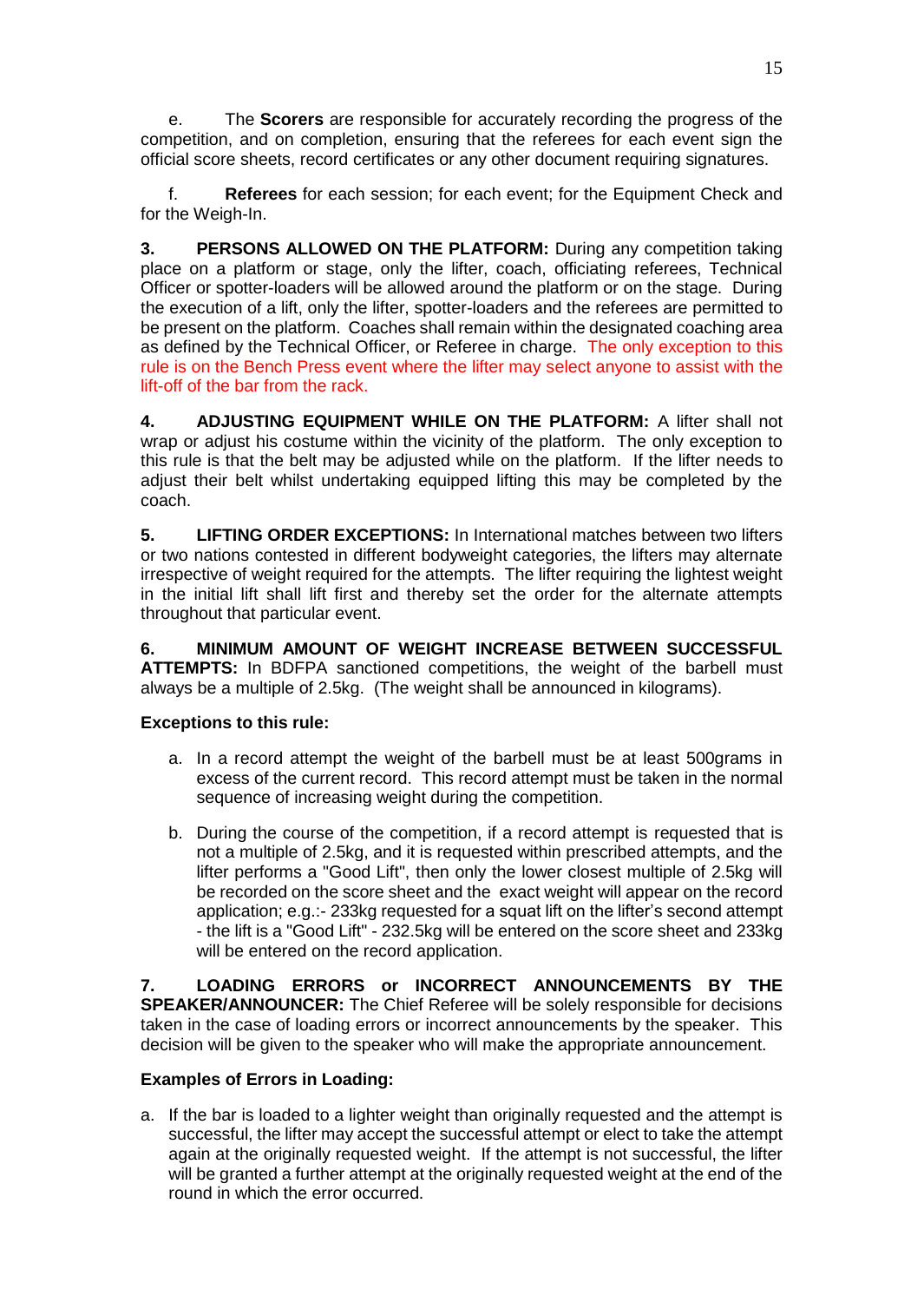- b. If the bar is loaded to a heavier weight than originally requested and the attempt is successful, the lifter will be granted the attempt. The weight may be reduced again if required for other lifters. If the attempt is not successful, the lifter will be granted a further attempt at the originally requested weight at the end of the round in which the error occurred.
- c. If by error the loading is not the same on each side of the bar; or if any change occurs on the bar or discs during the execution of the lift; or if the platform is disarranged - and the lift is successful, the lifter may accept the attempt or elect to take the attempt again at the end of the round. If the attempt is not successful, the lifter will be granted a further attempt, but only at the end of the round.
- d. If the speaker/announcer makes a mistake by announcing a weight lighter or heavier than that requested by the lifter, the Chief Referee will make the correction according to the procedures as for errors in loading.
- e. If for any reason it is not possible for the lifter or coach to remain in the vicinity of the platform in order to follow the progress of the competition and the lifter misses an attempt because the speaker omitted to announce that lifter's appropriate weight, then the weight will be reduced as necessary and the lifter allowed to take the attempt, but only at the end of the round.

**8. DISQUALIFICATION:** Three unsuccessful attempts in any event will automatically eliminate the lifter from the rest of the competition.

**9. SPOTTER AID TO THE LIFTER:** Other than initial removal of the bar from the racks, the lifter will not receive any help from the spotter-loaders in assuming the start position for an attempt.

**10. DISQUALIFICATION OF THE LIFTER DUE TO PLATFORM TIME LIMITS:** On completion of an attempt, a lifter shall leave the platform within thirty seconds. Failure to comply with this rule may result in disqualification of the attempt, at the discretion of the referees.

**11. RULES CONCERNING INJURED LIFTERS:** If during a competition a lifter suffers injury, the official Doctor / Medic will request to examine the lifter. If the Doctor / Medic considers it inadvisable to continue, they may, in consultation with the Head referee or Technical officer, insist upon the lifter retiring from competition. If the lifter declines consent to examination then the Head referee or Technical officer may insist the lifter retires from the competition for their own safety. Those declaring themselves injured may ,prior to the start of an event, enter an opening weight below the qualification standards, if applicable, but may not take further lifts in that event if successful.

**12. BLOOD BORNE PATHOGENS/INFECTIONS:** In an effort to protect against the possibility of blood borne pathogens/infections, athletes will NOT be allowed to strike their heads on the bar during competition.

**13. RULES CONCERNING DISQUALIFICATION DUE TO MISCONDUCT:** Any lifter or coach, who by reason of misconduct on or near the competition platform which is likely to discredit the sport, shall be officially warned. If the misconduct continues, the Head Referee or Technical Officer may disqualify the lifter and order the coach to leave the venue.

The lifter's coach must be officially informed of both warning and disqualification.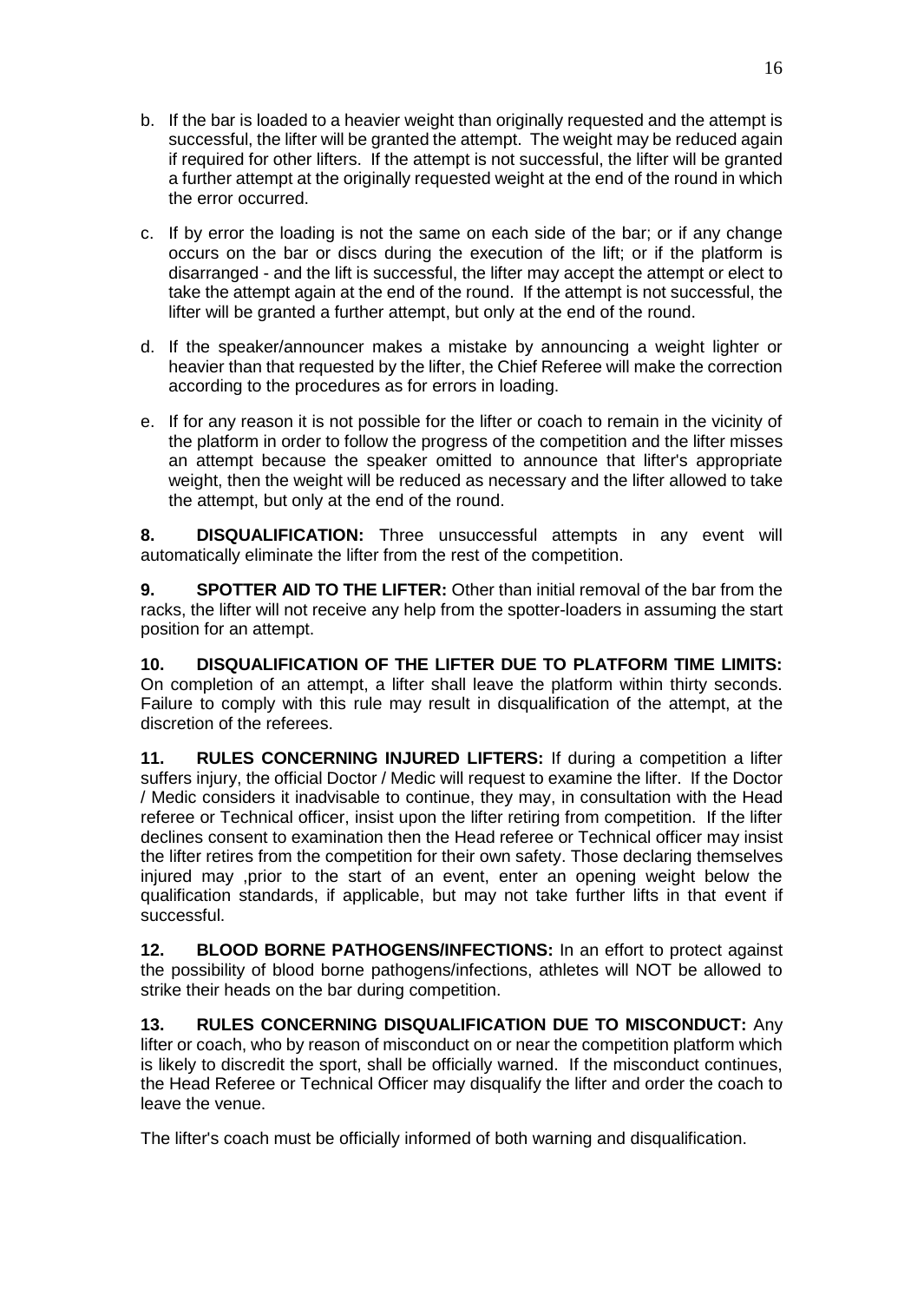**14. BREAK TIME BETWEEN EACH CONTESTED EVENT:** Brief breaks between events are suggested for the convenience of the referees. If a single flight is lifting in a round, a break of 30 minutes is suggested for warm-up between events.

**15. RECOMMENDED ALLOWANCE OF ADDITIONAL REST BETWEEN ATTEMPTS:** When small numbers of lifters compose a flight, it may be necessary to increase the time between rounds in order for the lifters to adequately prepare for their next attempts. If less than 10 lifters compose a flight the additional rest period should be similar to the time which would be taken by 10 lifters competing.

**16. COMMUNICATION OF DECISIONS CONCERNING SPECIAL PROBLEMS:** Any decisions concerning an attempt, the removal of a lifter or coach, or the granting of another attempt must be made known to the speaker/announcer, scorekeeper, coach and lifter as soon as such a decision is reached. The communication is made by the Chief Referee.

# **EQUIPMENT AND SPECIFICATIONS**

# **1. PLATFORM:**

Preferably - All lifts shall be carried out on a platform measuring between 2.5m x 2.5m (8ft x 8ft) minimum and 4.0m x 4.0m (13ft x 13ft) maximum. This aspect may be changed at the discretion of the Chief referee in that as long as the platform is large enough for the conduct of the event without restrictions to the lifter or concerns of safety to the spotters any suitably sized platform may be used. The surface of any platform must be flat, firm, non-slip and level, and must not exceed 10cms (3.95ins) in height from the surrounding stage or floor.

The surface of the platform may be treated with an approved non-slip coating. Loose rubber mats or similar sheeting materials are not permitted. No additives may be applied to or inserts incorporated in, either the platform or its surface.

# **2. BARS and DISCS:**

For all Powerlifting contests organised under the rules of the BDFPA, only disc barbells are permitted and these must be calibrated in Kilograms. The use of discs that do not meet the correct specifications will invalidate the contest and any records accomplished.

Only those bars and discs that meet all specifications may be used throughout the entire competition and for all lifts. A different bar which need not have centre knurling, may be used for the Deadlift only. The bar or bars shall not be changed during the competition unless bent or damaged in some way as determined by the referees.

Bars used at national or international levels of competition shall not be chromed between the inside collars.

- a. The bar shall be straight and well knurled and grooved, and shall conform to the following dimensions:
	- 1. Total overall length not to exceed 2.2m (7ft 2.6ins).
	- 2. Distance between the collar faces is not to exceed 1.32m or be less than 1.31m.
	- 3. Diameter of the bar is not to exceed 29mm or be less than 28mm.
	- 4. Weight of the bar and collars is to be manufacturer certified at 25kg, plus or minus 0.25% only (see b[1] below).
	- 5. Diameter of the sleeve 50-52mm.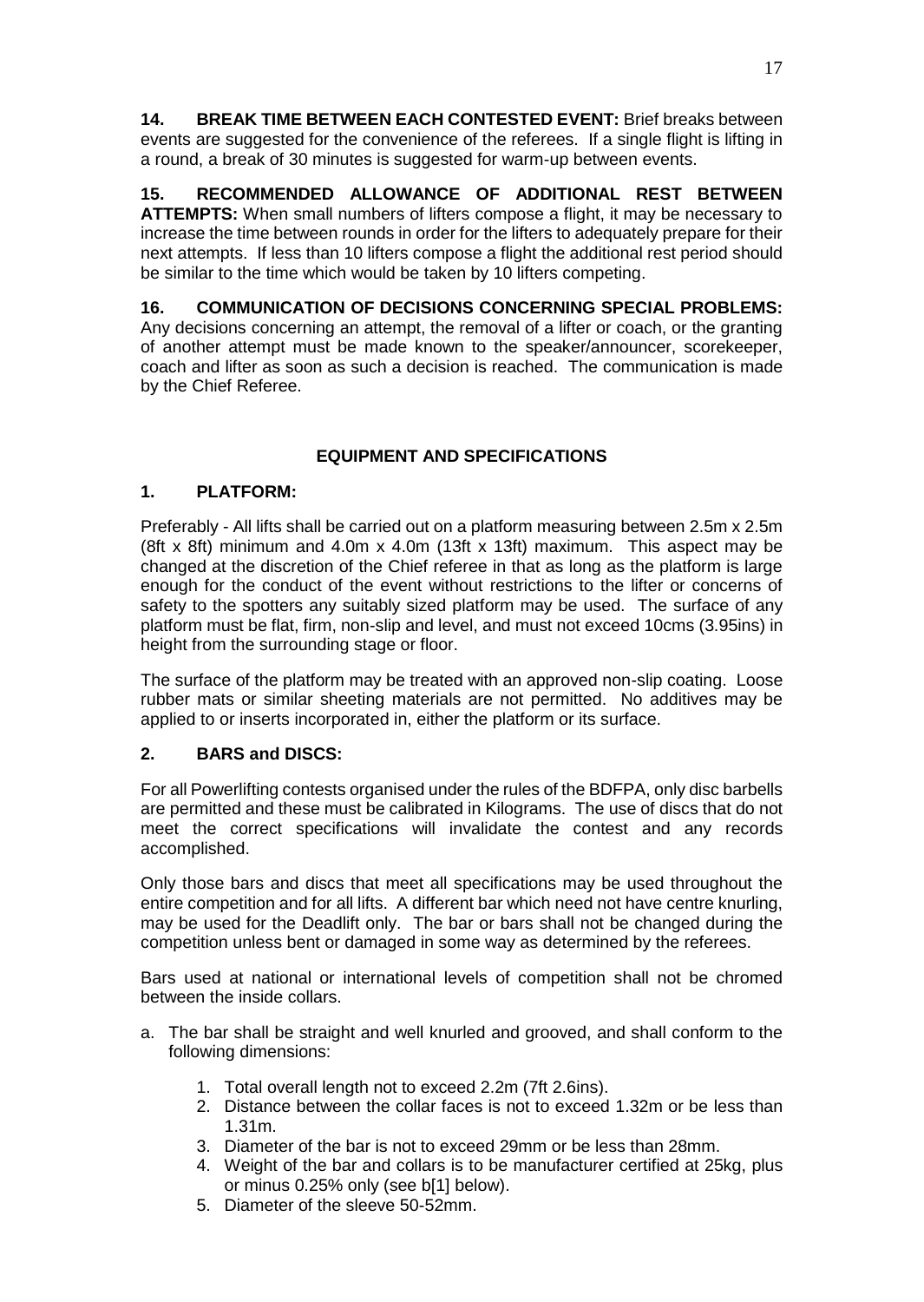- 6. There shall be a diameter machine marking or the bar taped so as to measure 81cm between machining or tape.
- b. Discs shall conform as follows:
	- 1. All discs bars & collars used at national or international levels of competition, or at divisional competitions where National records are set, must weigh within 0.25 percent of their correct face value and be certified by the manufacturer to meet these tolerances (NC Ballot 63). Divisional competitions may be held with non-calibrated weights, but no records above divisional level can be claimed. In all cases scales must be calibrated. At Divisional competitions and below, it is permissible to claim records, up to and including Divisional records, on non-calibrated equipment, providing 1) All bars, weights and collars have been previously weighed on calibrated scales accurate to 0.25kg 2) That the total weight lifted is at least 0.5kg more than the current record. Where a complete set (bar, collars and additional discs) is pre-weighed at each denomination from 25kgs upwards, all discs comprising each weighed amount must be marked for purposes of identification, in addition to the bar and collars (1998 AGM).
	- 2. The hole size in the middle of the disc may be a maximum of 53mm to 51mm minimum.
	- 3. Discs must be in the following range:

| 1.25kg  | $=$ | from | 1.24690  | to | 1.25310kg  |
|---------|-----|------|----------|----|------------|
| 2.50kg  | $=$ | from | 2.49375  | to | 2.50625kg  |
| 5.00kg  | $=$ | from | 4.98750  | to | 5.01250kg  |
| 10.00kg | $=$ | from | 9.97500  | to | 10.02500kg |
| 15.00kg | $=$ | from | 14.96250 | to | 15.03750kg |
| 20.00kg | $=$ | from | 19.95000 | to | 20.05000kg |
| 25.00kg | $=$ | from | 24.93750 | to | 25.06250kg |
| 45.00kg | $=$ | from | 44.88750 | to | 45.11250kg |
| 50.00kg | $=$ | from | 49.87500 | to | 50.12500kg |

4. For record purposes, lighter discs may be used to achieve a weight of at least 500grams more than the existing record. These should be in the following range:

| $0.25kg =$ | from 0.249375 | to | 0.250625kg |
|------------|---------------|----|------------|
| $0.50kg =$ | from 0.498750 | to | 0.501250kg |

- 5. Discs weighing 25kg and over must not exceed 6cm (2.36ins.) in thickness. Discs weighing 20kg and under which exceed 3cm (1.18ins) in thickness will be limited to one pair of each denomination on any given load. No disc will exceed 6cm. in thickness (2.36ins).
- 6. All discs must be clearly marked with their weight and loaded in the sequence of heavier discs innermost with the small discs in descending weight arranged so that the referees can read the weight on each disc.
- 7. The first and heaviest discs loaded on the bar must be loaded face in: with the rest of the discs loaded face out.
- 8. The diameter of the largest disc shall be no more than 45cm (17.9ins).
- **3. COLLARS:**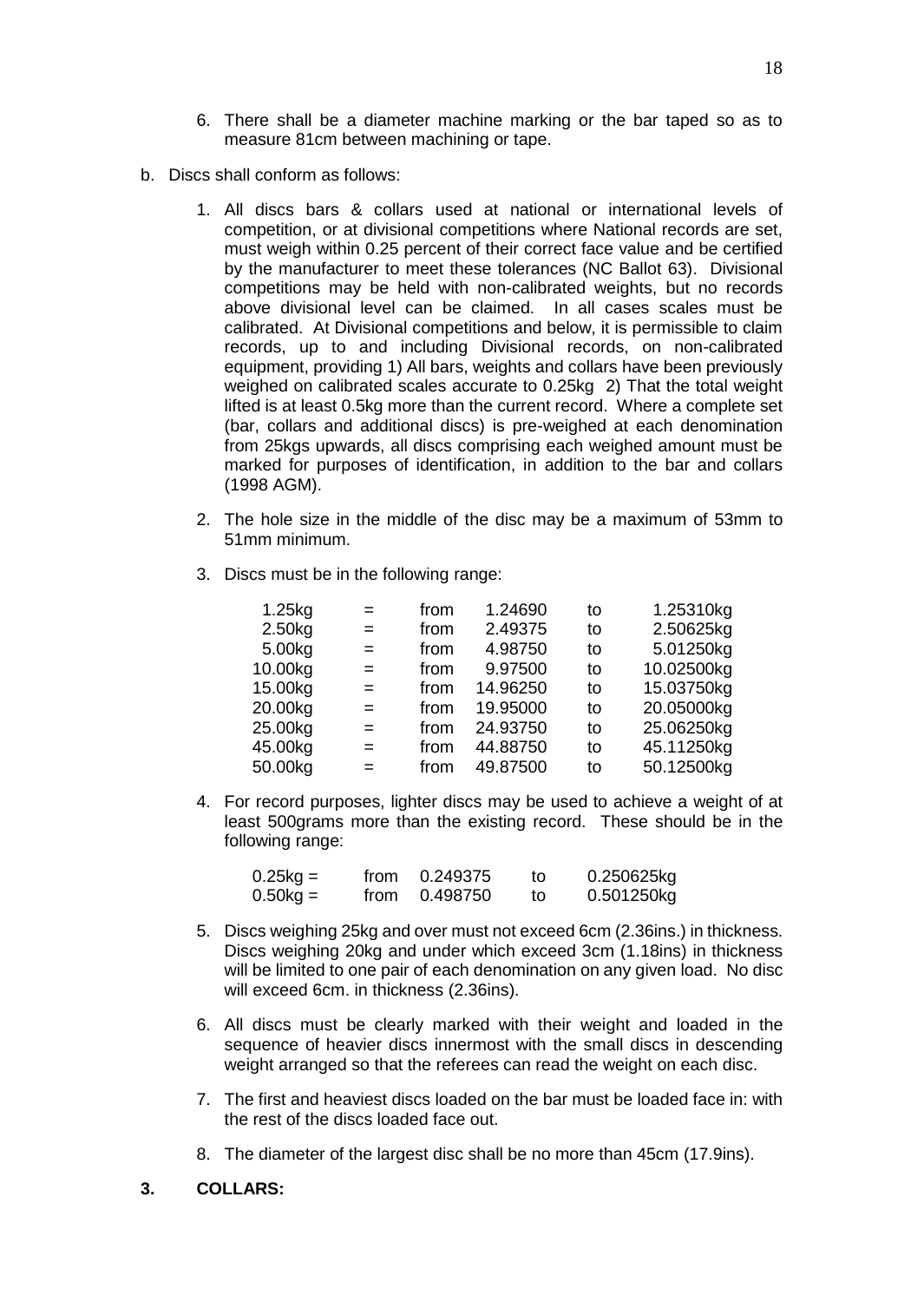- a. Shall always be used in competition.
- b. Must weigh 2.5kg each, plus or minus 0.25% (see 2[b]1 above).

### **4. SQUAT RACKS:**

- a. Squat racks shall be of a sturdy construction and provide maximum stability. The base shall be of such design that it does not impede the lifter or the spotter-loaders. It may consist of a one piece unit or two separate stands designed to hold the bar in a horizontal position.
- b. The squat racks shall be designed to adjust from a minimum height of 1.00m (3ft 3.4ins) in the lowest position - to extend to a height of at least 1.70m (5ft 6.93ins) in 5cm (1.98ins) increments.
- c. All hydraulic racks must be capable of being secured at the required height by means of pins.

### **5. BENCH:**

The bench shall be of sturdy construction for maximum stability and conform to the following dimensions:-

- a. Length not less than 1.22m (4ft 0.03ins) and shall be flat and level.
- b. Width 29-32cm (11.4ins- 12.6ins)
- c. Height 42-47.5cm (16.54ins-18.81ins) measured from the floor to the top of the padded surface of the bench without being depressed or compacted.
- d. Height of the uprights on adjustable benches shall be a minimum of 82cm (32.3ins) to a maximum of 100cm (39.38ins), measured from the floor to the bar rest position. On non-adjustable benches, the height of the uprights must be between 87cm (34.25ins) and 100cm (39.38ins) from the floor to the bar rest position.
- e. Minimum width between insides of bar rests 1.10m (43.3ins)

### **6. WARM-UP AREA:**

All equipment provided for the warm-up area must be the same as or comparable to the platform equipment.

### **7. LIGHTS:**

- a. A system of lights shall be provided whereby the referees make known their decisions. Each referee will control a white and red light, representing a "good lift" or "no lift" respectively.
- b. The lights shall be arranged horizontally to correspond with the positions of the three referees. They must be wired in such a way that they light up together and not separately when activated by the referees.
- c. For emergency purposes, i.e. a breakdown in the electrical system, the referees will be provided with small white and red flags with which to make known their decisions upon the Chief Referee's command: "show".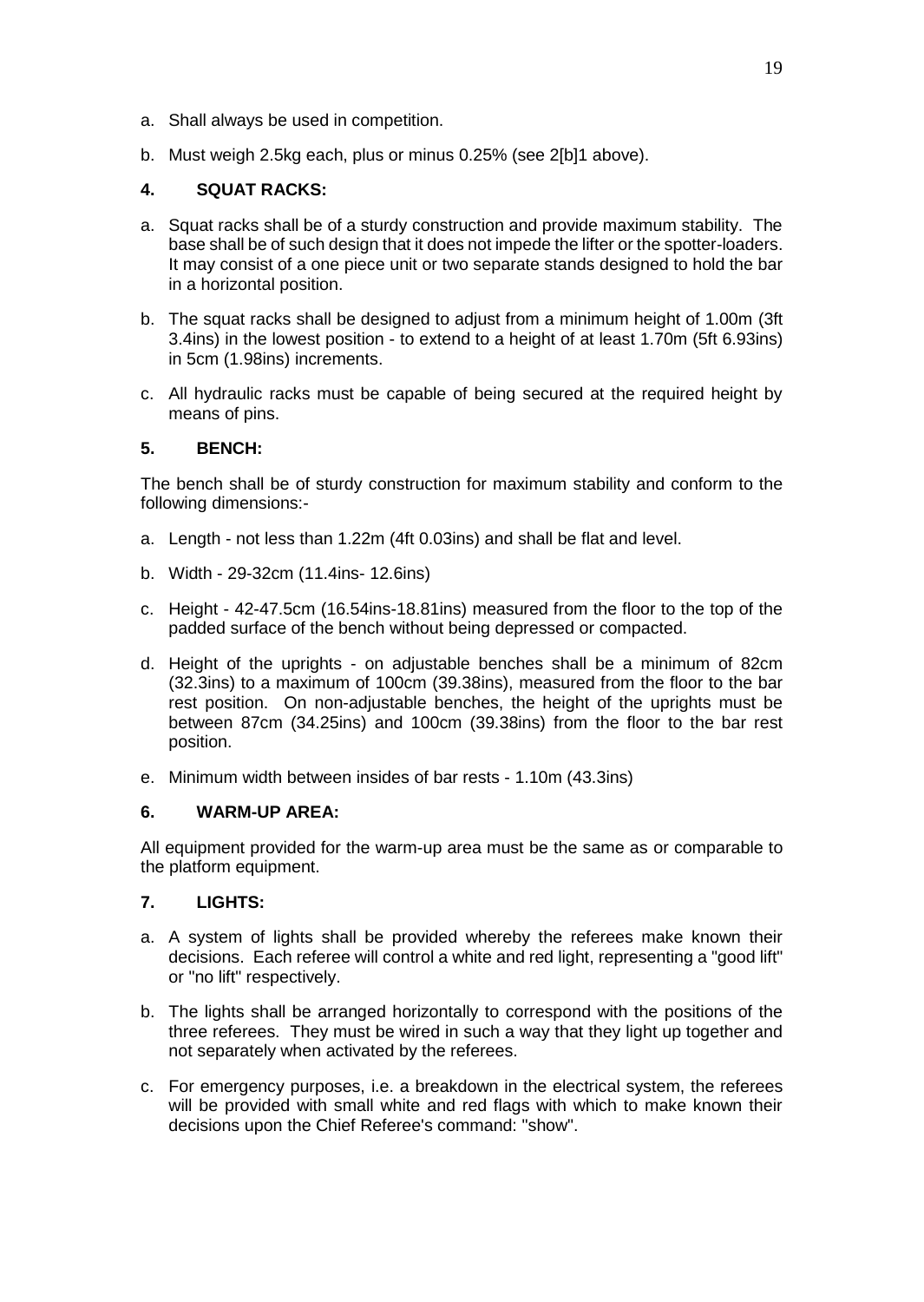# **8. SCALES:**

Any type of scale is acceptable as long as it can be calibrated to 0.1kg (100gms) and has been certified within the previous twelve months. Proof of calibration must be available for inspection and submitted to the permit secretary with the permit application.

# **9. HEALTH AND SAFETY:**

The provision and use of equipment and substances to protect against the possibility of blood-borne pathogens/infections, is mandatory.

# **COSTUME AND PERSONAL EQUIPMENT**

# **1. COSTUME (SUIT):**

The lifting costume shall consist of a one-piece full length lifting suit of one-ply stretch material without any additional patches or padding. The straps must be worn over the shoulders at all times while lifting in competition. The supportive type lifting suit shall also be subject to the following requirements:

- 1. It may be of any colour or colours.
- 2. The crotch panel must be of one ply.
- 3. The lifting suit may bear the badge, emblem, logo or inscription of the lifter's nation, national or divisional association, club, current championship or sponsor. That which is offensive or liable to bring the sport into disrepute is not allowed.
- 4. A suit that has a piece of the same colour and similar material added to the strap to lengthen the suit, is a legal suit.
- 5. Where a strap has been folded and seamed to meet seam requirements, the suit is legal. The folded strap may not be stitched down to the suit and must meet the requirements of Para 6 below.
- 6. Seams and hems may not exceed 3cm (1.18ins) in width and 0.5cm (0.2ins) in thickness.
- 7. Seams may be protected or strengthened by narrow gauge webbing or stretch material not exceeding 2cm in width or 0.5cm in thickness.
- 8. All items worn on the platform must be clean, untorn, and in a good state of repair.
- 9. Length of the leg must not exceed 15cm (5.9ins) from the middle of the crotch for equipped suits. Measurement is to be taken by making a line from the top seam of the crotch and measuring down the leg from this line as shown. For un-equipped suits or singlets the bottom of the leg must be at least 15cm above the patella.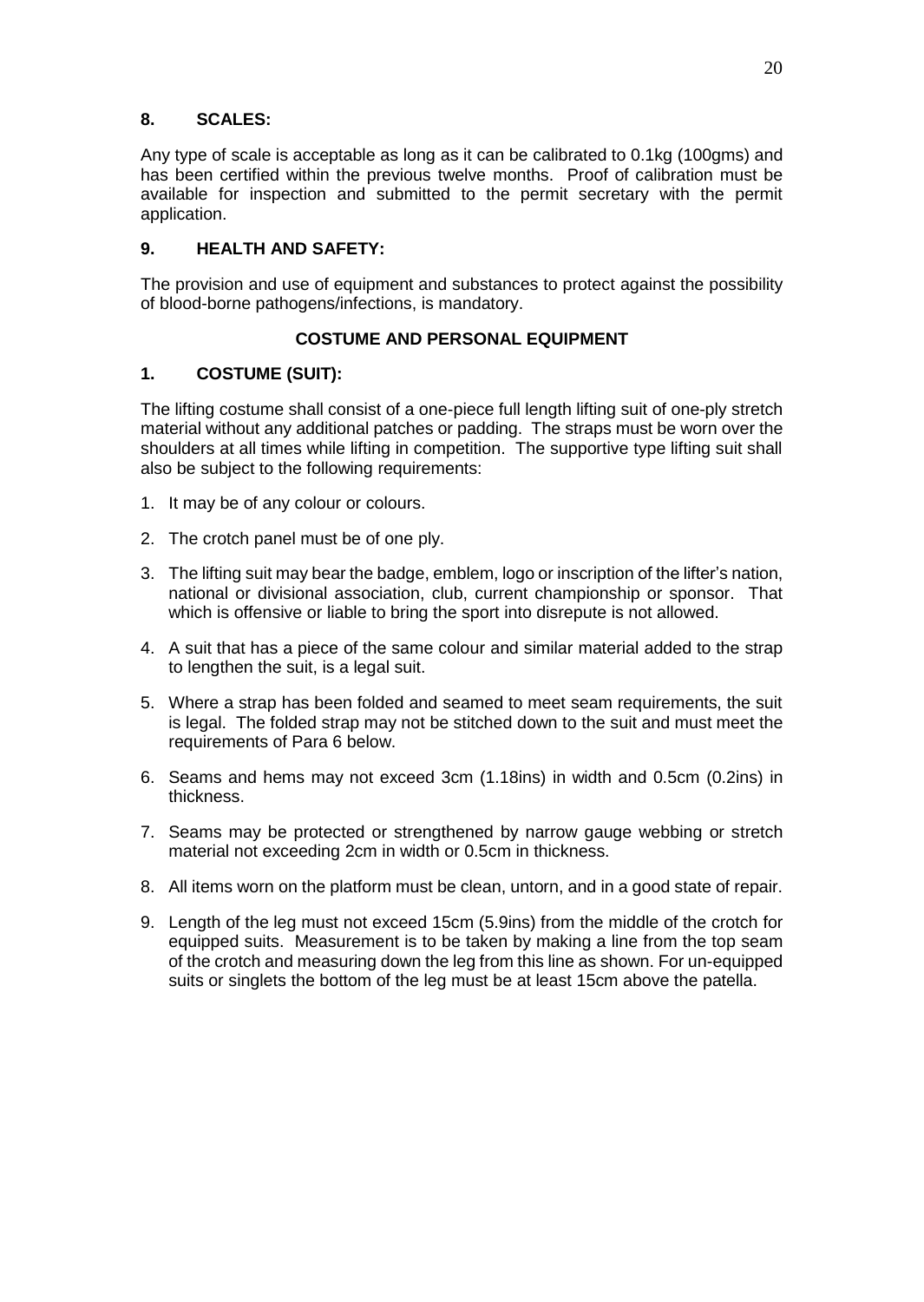

- 10. Only one suit may be worn at a time on the platform (2 suits are not allowed).
- 11. Any alterations to the costume which exceed the established widths, lengths or thicknesses previously mentioned shall make a suit illegal for competition.
	- a. Non-supportive type lifting suits shall be subject to the following as stated above: 1, 3, & 8.
	- b. Leotards with sleeves that protrude below the elbow or high-cut leg lines are not permitted.
	- c. At Divisional levels of competition, it is permissible for lifters to wear loosefitting PE shorts, together with a T-shirt which conforms to BDFPA regulations. In this case the shorts must not be of a type which obscures the referees' view. For National Records at appropriately sanctioned Divisional event the lifter must be dressed in Leotard and T-shirt as they would for a National event (2018 AGM)

### **2. SHIRT:**

A T-Shirt with short sleeves a minimum of 10cm (3.9ins) in length (but may not pass the elbow), of any colour or colours, must be worn for the Squat & Bench Press events. For females in deadlift see point j. The shirt is optional for men during the Deadlift event but mandatory for women. The shirt must be worn under the lifting suit.

A shirt is legal provided that it: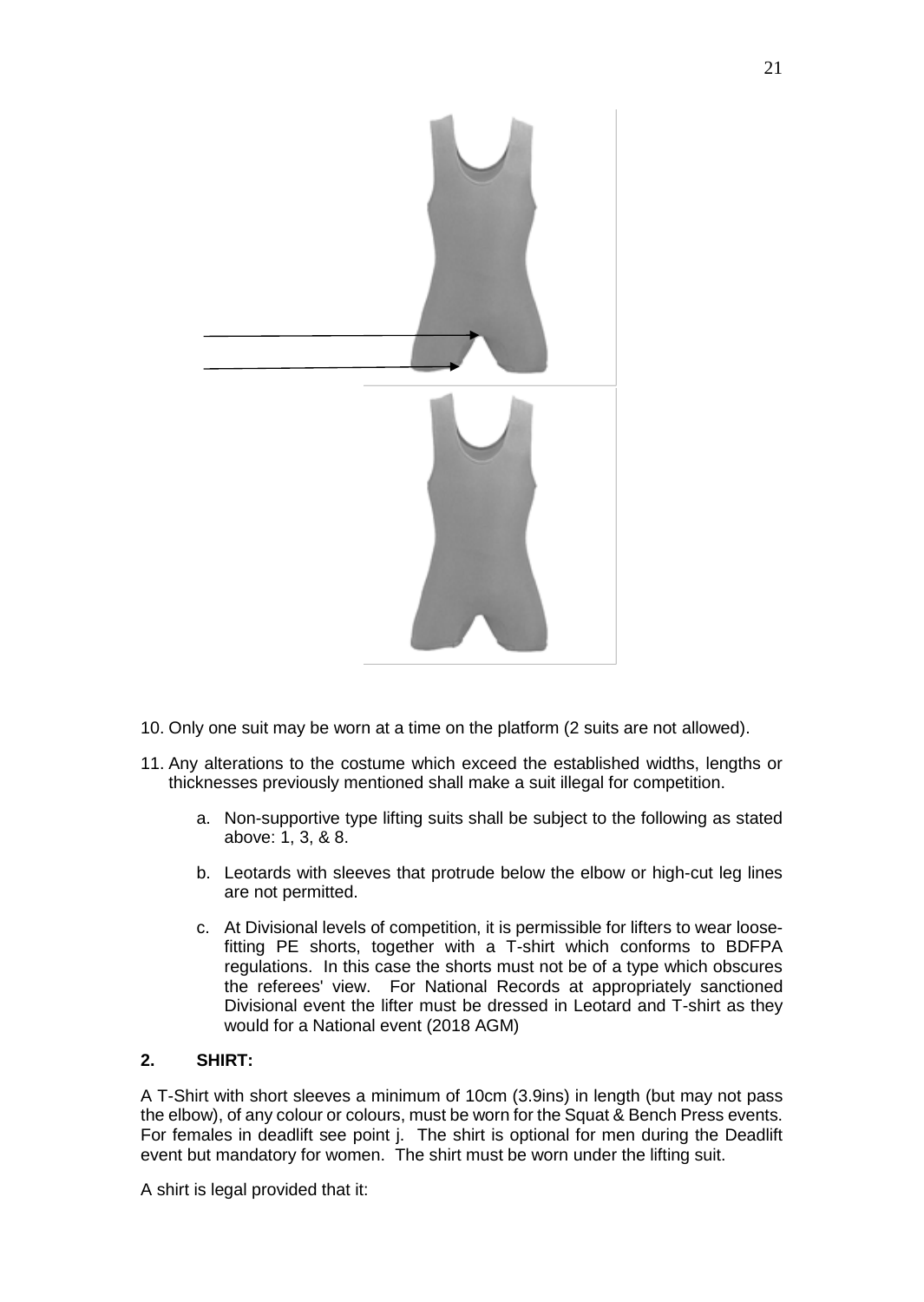- a. Is not ribbed.
- b. Does not consist of any stretch materials (WDFPF congress 2016).
- c. Does not have any pockets, buttons, or zippers.
- d. Does not have reinforced seams or collar.
- e. Is not constructed so as to place seams at a position which, in the opinion of the BDFPA, might tend to assist the athlete in powerlifting competition.
- f. Is made either exclusively of cotton or of polyester, or a combination of cotton and polyester.
- g. Does not have sleeves which terminate either below the athlete's elbow or up at the athlete's deltoid. (Athletes may not push the sleeves of such an undershirt up the deltoid when competing in BDFPA competitions).
- h. The garment does not give the athlete physical support.
- i. In an effort to protect against the possibility of blood-borne pathogens/infections, all athletes participating in BDFPA championships must wear T-Shirts with sleeves (as per Rulebook description) during competition on the Squat and Bench Press events.
- j. During the Dead Lift event only women may wear a sleeveless T-shirt or singlet in line with all the preceding and following undershirt requirements.
- k. Shirts may not be turned inside-out to hide inscriptions.
- l. Emblems on shirts may include but are not limited to: the National or Divisional Association, the current championships, the lifter's club, or the name of the sponsor for the competition.

### **Bench Shirt**

a. Special bench shirts as approved by the WDFPF World Committee may be worn for the bench press ('Equipped' section only). These and similar shirts are not permitted to be worn for the execution of other lifts under any circumstances. Only an undershirt as defined in the rules may be worn during the squat and deadlift.

b. Seams may only be placed in the positions required to complete the construction of the garment.

c. Conditions (a), (c) and (g) as defined for "Shirt" (item 2 above), also apply to the bench shirt.

d. In connection with (f) it is permissible for the bench shirt to be made of denim material.

e. Bench shirts may be of one-ply only.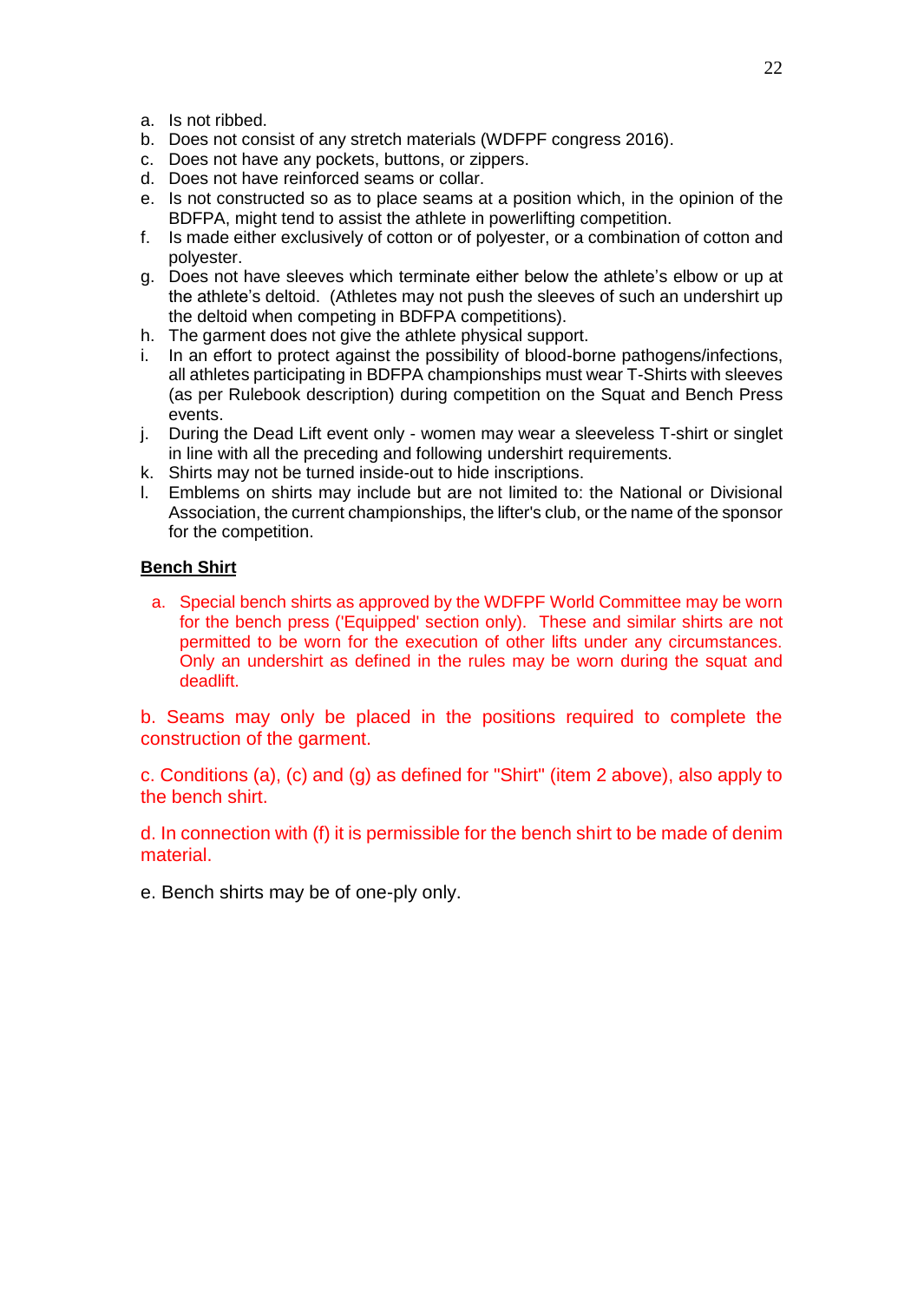f. Shirts may not have fasteners or straps.

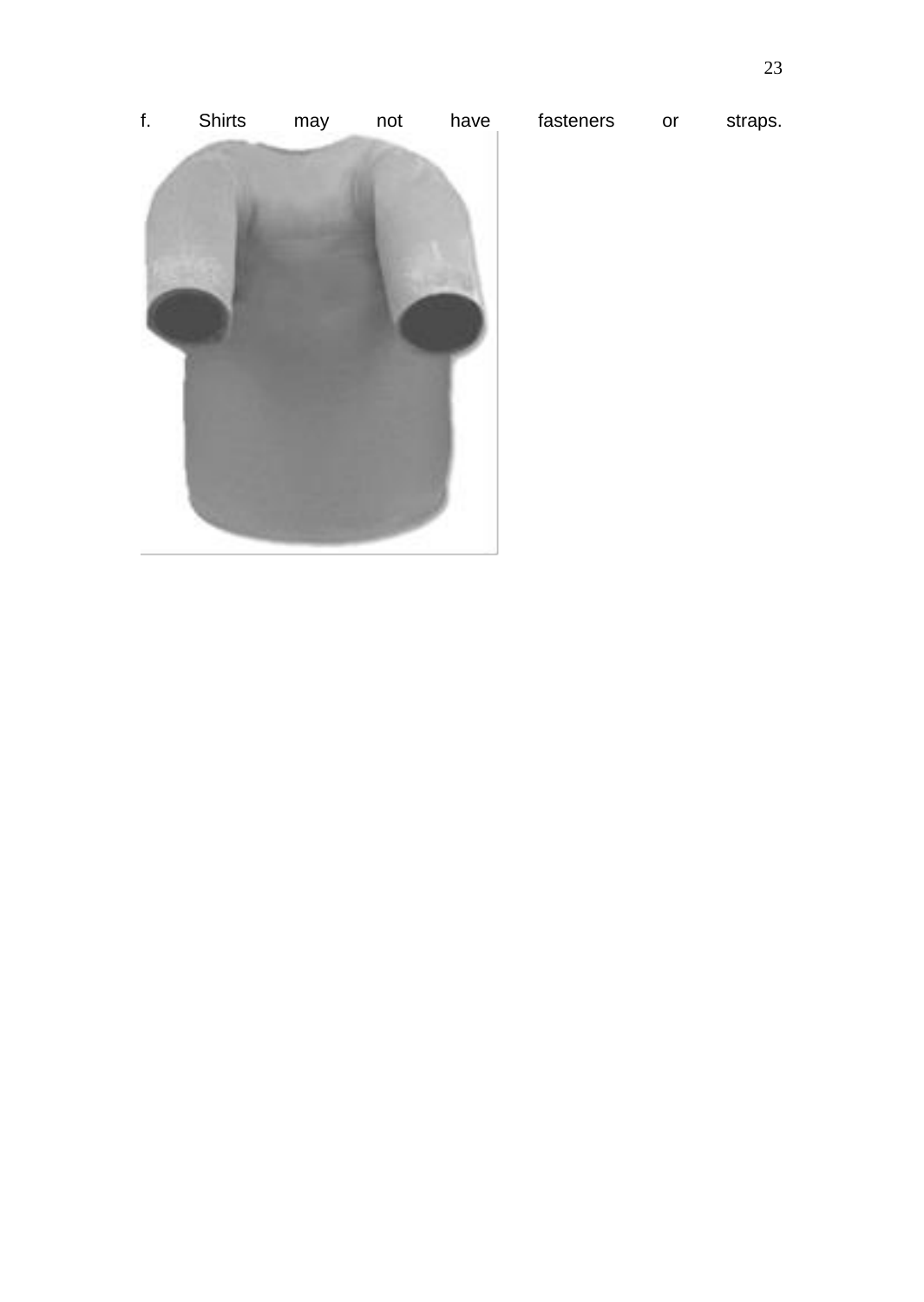a. A standard commercial "athletic supporter" or standard commercial under pants of any combination of cotton, nylon or polyester (but not swimming trunks or any other garment consisting of rubberised or similar stretch material except in the waistband) shall be worn under the lifting suit. The garment shall **not have legs**; the garment may not act as a girdle and may not be supportive or extend past the **hips or navel**. Power briefs are not permitted.





b. Women shall wear protective briefs or panties as long as they shall not be deemed supportive in any way and are in keeping with the male equivalent. Women may also wear a bra as long as the bra cup does not maintain its shape when placed upright on a flat surface and does not contain any wire or supportive devices. The uses of tampons, sanitary napkins or related articles used for feminine hygiene protection are permitted.

# **4. SOCKS:**

- a. They may be of any colour or colours.
- b. They shall not be of such length on the leg that they touch any knee wrapping or one piece knee cap supporter when in use or with the lifters suit.
- c. It is acceptable for lifters to wear more than one pair of socks at the same time.
- d. Full length leg stockings, tights or hose are strictly forbidden.
- e. All lifters must wear knee length socks/soccer socks during the deadlift event.

# **5. HEADBANDS:**

A professionally made elastic headband may be worn by the lifter to keep hair out of the eyes. No handkerchiefs, bandanas, hats or other head gear will be allowed on the platform unless required for religious reasons. Where required individuals may for religious reasons were non supportive garments under their singlet in line with modesty as required in their culture. *Within the Muslim culture* it is traditional for a woman to wear clothes that DO NOT hug the body shape, however this will prevent accurate refereeing during certain disciplines. In such cases women are permitted to wear an item of clothing that does not provide additional support such as leggings and a long sleeve top under their singlet in order to meet the requirement to cover the ankles and the arms. There are no restriction when weighing in within the culture but it is not uncommon for the women to cover themselves from navel to knee around non family females. In all instances the referees must be satisfied there is no advantage in the clothing selected.

# **6. BELTS:**

A competitor may wear a belt. If worn, it shall be on the outside of the lifting suit.

# **a) Materials and Construction:**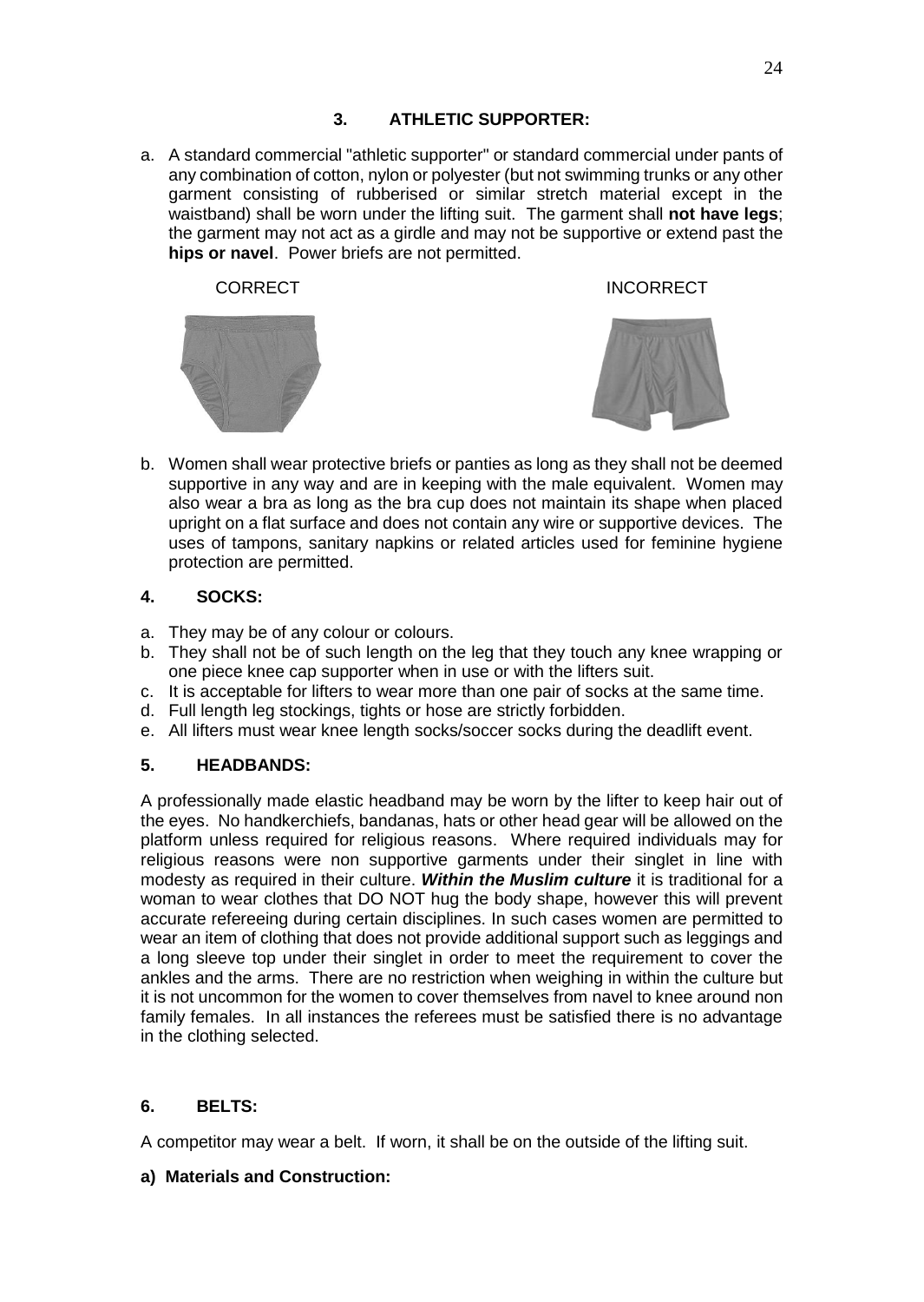- 1. The main body shall be made of non-elastic material in one or more laminations which may be glued and\or stitched together.
- 2. It shall not have any additional padding, bracing or supports of any material either on the surface or concealed within the laminations of the belt.
- 3. Any type of metal buckle or fastener is permitted including the quick release type, providing the under loop of the two ends of the belt does not exceed 10cms (3.95ins).
- 4. A Velcro fastener on a belt is permitted as long as it does not extend the full length of the belt and wrap around its start point.
- 5. The metal buckle may consist of one or two prongs.
- 6. The buckle and studs are the only non-leather/vinyl components permitted. The buckle shall be attached at one end of the belt by means of studs and\or stitching.
- 7. A leather tongue loop shall be attached close to the buckle by means of studs and\or stitching.
- 8. The name of the lifter, their nation, division or club may appear on the outside of the belt.
- 9. Any other fastener or method of closing the belt is allowed such as Buckle, Quick Release or Ratchet. This list is not exhaustive, any type of fixing may be presented to the Technical Officer for inspection if unsure.

### **b) Dimensions:**

- 1. Width of belt maximum of 10cm (3.95ins).
- 2. Thickness of belt maximum of 13mm (0.5ins) along the main length.
- 3. Inside width of buckle maximum of 11cm (4.35ins)
- 4. Outside width of buckle maximum of 13cm (5.13ins).
- 5. Tongue loop maximum width of 5cm (1.98ins).
- 6. Distance between end of belt and the far end of tongue loop 15cm maximum (5.9ins).

BELT: **Correct Points of Measurement:**

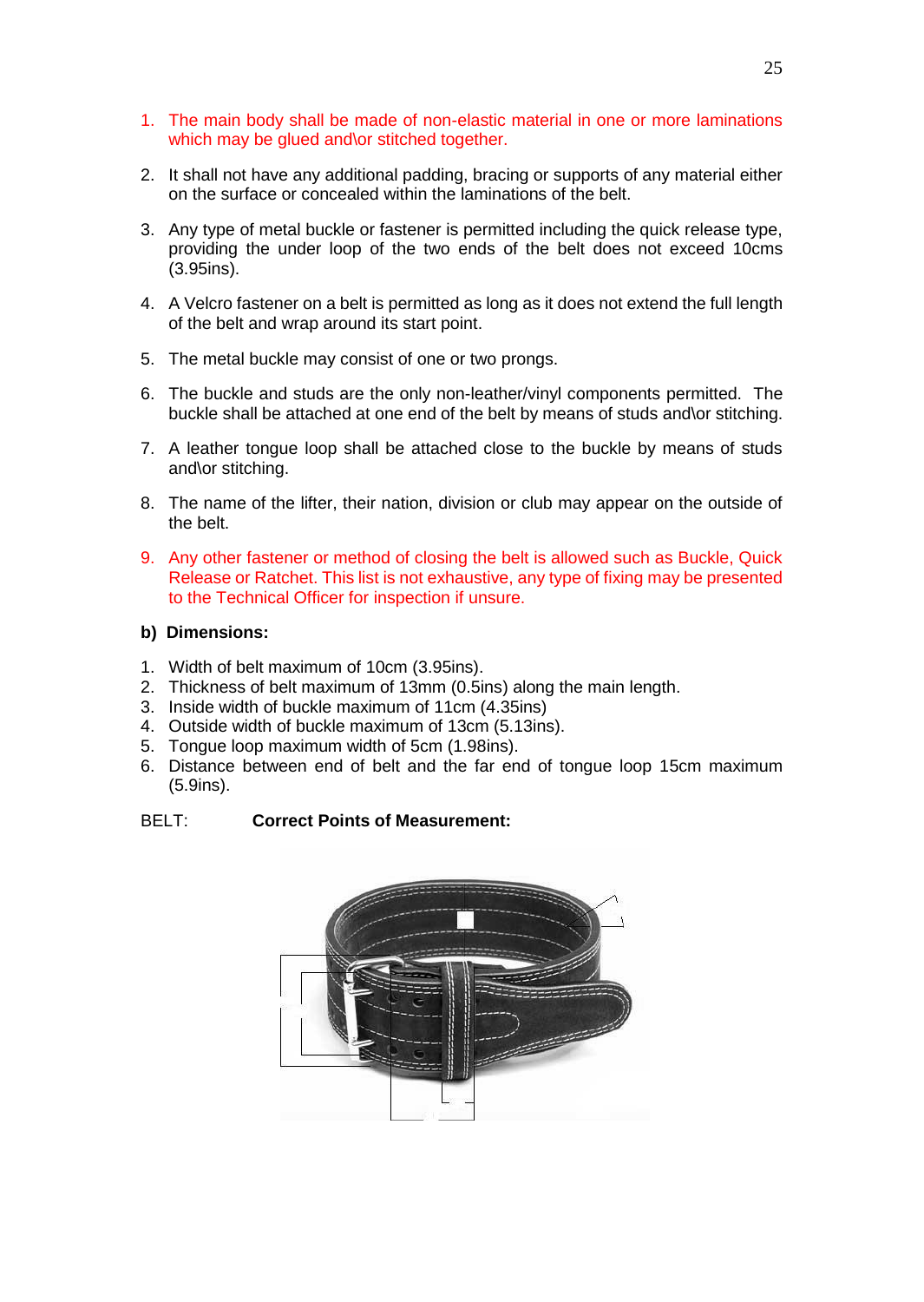# **7. SHOES:**

Lifting shoes or boots shall be worn by the lifter for each of the events.

- a. Shoes shall be taken to include boots, sport shoes, trainers, gymnastic slippers or any foot covering that has a patterned moulding or foot type outline that provides an inner sole.
- b. Shoes with metal cleats or spikes are not permitted.

### **8. WRAPS:**

Only wraps or bandages of one-ply commercially woven elastic that is covered with polyester, cotton, a combination of both materials or medical crepe are permitted. Bandages of rubber or rubberised substitutes are strictly forbidden. Wraps may be used as follows:

- a. Wrists. Wraps not exceeding 1m (3ft 3.8ins) in length and 8cm (3.15ins) in width may be worn. Alternatively, wrist 'bands' not exceeding 10cm (3.937ins) in width may be worn. A combination of the two is forbidden.
	- 1. If wrist bands are 'wrap around' style, they may have a thumb loop and Velcro patch for securing them. However, the thumb loop shall not be over the thumb during the actual lift. The Velcro may not totally surround the wrist.
	- 2. A wrist wrap shall not extend beyond 10cm (3.937ins) above and 2cm (0.8ins) below the centre of the wrist joint, not exceeding a covered width of 12cm (4.72ins).
- b. Knees. (revised WDFPF congress 2016) The use of any wrap or sleeve on the Knee constitutes equipped. Wraps not exceeding 2m (6ft 6.72ins) in length and 8cm (3.15ins) in width may be used.
- c. Alternatively, an elasticated knee cap supporter not exceeding 20cm (7.87ins) in length may be worn. A combination of the two is forbidden.
- d. Knee sleeves may be worn in the EQUIPPED Division only. They must not more than 30cm in total length. They must be made of a 1 Ply material.

1. A knee wrap shall not exceed beyond 15cm (5.9ins) above and 15cm (5.9ins) below the centre of the knee joint, and not to exceed a total covered width of 30cm (11.81ins).

- 2. They are allowed to be 7mm thickness maximum.
- 3. Wraps/Sleeves shall not touch the socks or lifting suit.
- e. Wraps shall not be used elsewhere on the body.

### **9. PLASTERS (BAND-AIDS):**

- a. Two layers of plasters, bandages or Band-Aids may be worn on the thumbs, **but nowhere else without official permission of the Chief Referee or Technical Officer**. No plaster, bandage or Band-Aid may be used as a strap to help the lifter hold the bar.
- b. With permission of the Chief Referee or Technical Officer, the official doctor or paramedic on duty may apply spot plasters, bandages or Band-Aids to muscle injuries on the body. Similarly, he/she may apply strip plasters, bandages or Band-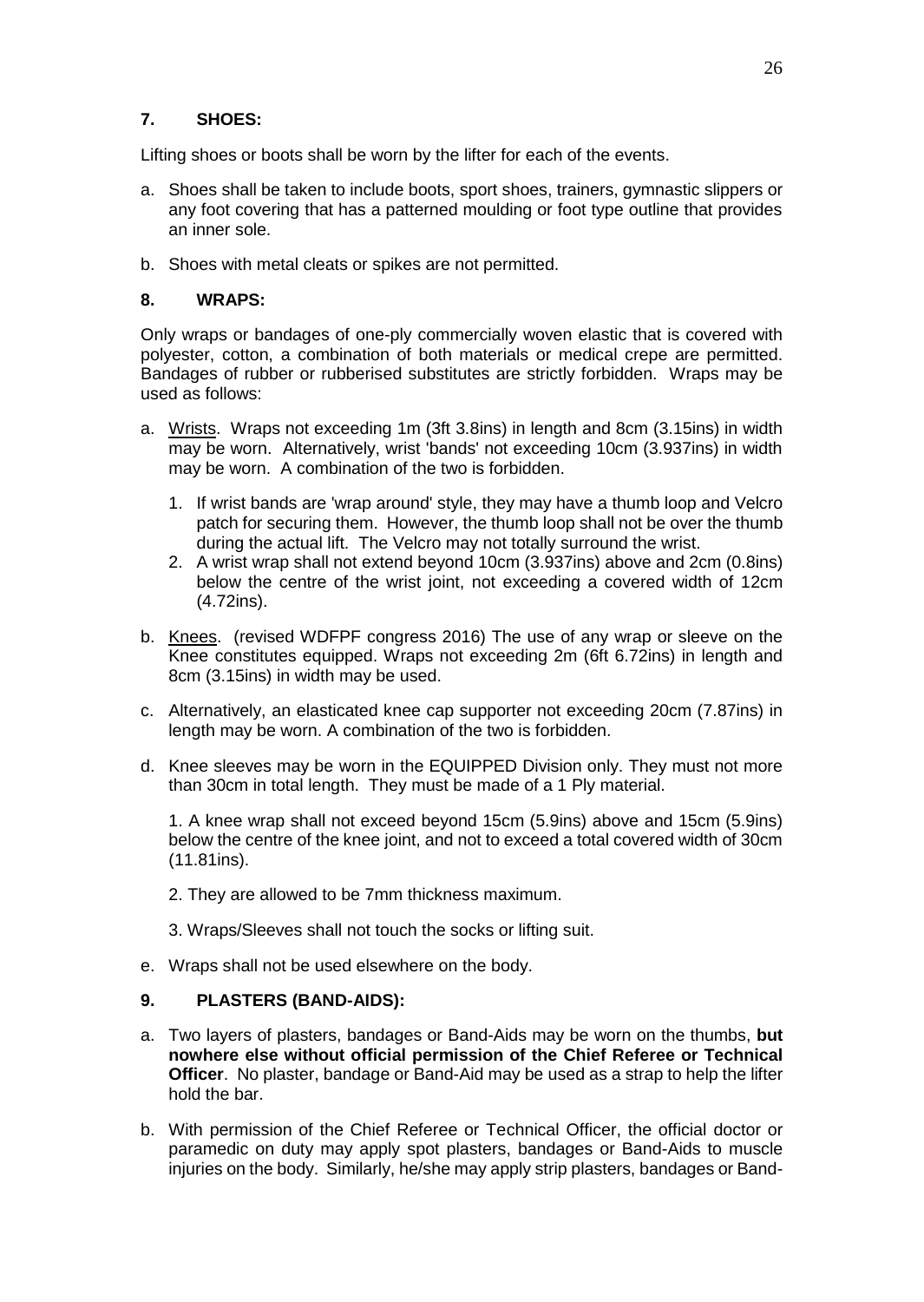Aids to injuries on the inside of the hand, but in no circumstances may the plaster, bandage or Band-Aid continue around the back of the hand.

- c. The official doctor or paramedic on duty shall inform the Chief Referee (and Technical Officer if applicable) immediately after applying plasters, bandages or Band-Aids to injuries. He/she may also give advice regarding additional bandages, Band-Aids or plasters that he/she may consider necessary. However, these may only be applied with permission of the Chief Referee or Technical Officer.
- d. At all competitions where no medical personnel are on duty, the Chief Referee shall have jurisdiction over the use of spot plasters.

### 10. **INSPECTION OF PERSONAL EQUIPMENT**:

At International events the inspection of kit is not mandatory. It is the responsibility of the National Technical Secretary of all Nations to ensure that their lifters are wearing suitable equipment prior to or at International events. Where lifters are unsure if an item meets the required criteria, there will be a Technical Officer who will inspect as required. Where a lifter is found to enter the event with equipment that would otherwise fail to meet the required criteria action will be as at Para f below. (WDFPF congress 2016):

a. In large competitions when the allotted weigh-in time is likely to be insufficient to allow for the inspection of costume and personal equipment, the Head Referee or Technical Officer may authorise a separate time for the inspection and drawing of lots (if applicable). In normal circumstances this should take place one hour before the official weigh-in, but may be varied as required.

b. Referees shall be appointed to fulfil this duty.

c. Wraps over length shall be rejected, but may be resubmitted within the specified inspection time after cutting to regulation length. It is the lifter's responsibility to cut wraps. The examining referee is not permitted to perform this service.

d. Any item considered unclean or torn shall be rejected.

e. The referees shall record each item on the official inspection sheet. The inspection sheet shall be handed to the Head Referee or Technical Officer at the end of the inspection period.

f. If a lifter appears on the platform wearing or using any illegal item that fails to meet the required criteria, the lifter shall have the attempt failed, any further uses of equipment not allowed by the same lifter in subsequent attempts will result in them immediately being disqualified from the competition.

g. All items mentioned previously under Costume and Personal Equipment must meet the required specifications. Items such as watches, costume jewellery, eyewear and feminine hygiene articles need not be inspected.

h. Any lifter successful in a record attempt must immediately present him/herself to the referee(s) for inspection in a place decided by the Chief Referee. If the lifter is found to be wearing illegal wraps or clothing, the lift shall be declared invalid and the lifter shall be disqualified from the competition in line with para f above.

i. The lifter will be warned of minor attire infractions which must be cleared up before the lifter reaches the platform. Failure to do so will result in the loss of that specific attempt.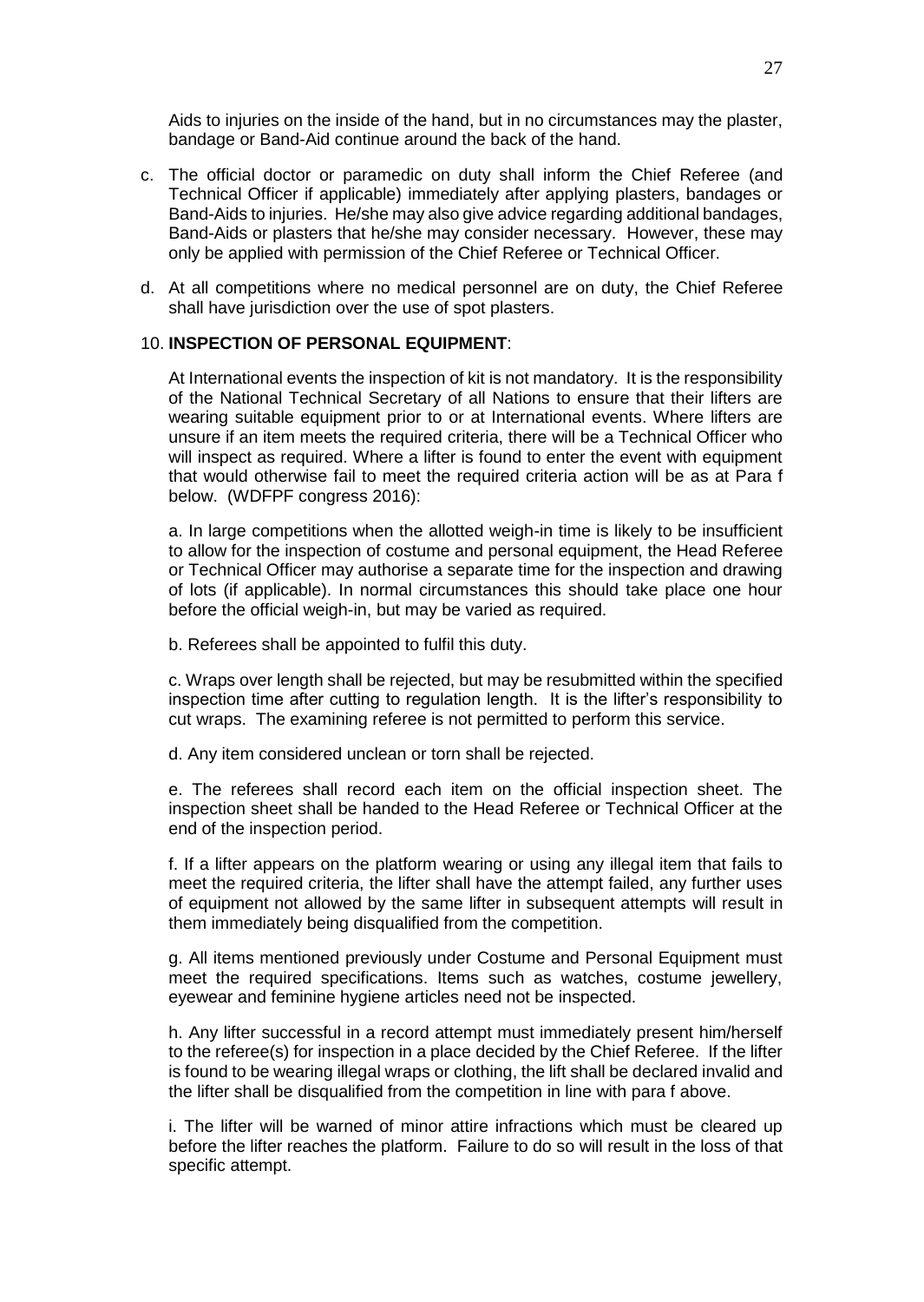### **11. GENERAL – INCLUDING RELIGIOUS CONSIDERATIONS:**

- a. The use of oil, grease or other lubricants on the body, costume or personal equipment is strictly forbidden.
- b. Baby powder, pool hall chalk, liquid chalk, resin, talc, or magnesium carbonates are the only substances that may be added to the body and attire.
- c. No foreign substances may be applied to the equipment or wraps.
- d. The costume, with the exception of the belt, may not be adjusted on the lifting platform.
- e. Prosthetic devices are considered to be approved equipment providing that they are not performance enhancing.

Under conditions pertaining strictly to religious beliefs only, competitors are permitted to wear additional items of dress whilst on the platform – specifically: (i) a head covering which will cover the hair only [i.e. a bandana, hat etc] (ii) a piece of cloth or wrap-around or even loose shorts, worn with the aim of covering the posterior and upper leg (above the knee) so as not to show the shape of the lower body in the mentioned area. (NB: any garment worn under this concession must not obscure the referees' view of body position or any other aspect of judging of a lift (NC Ballot - Jan 2004). Women, for religious reasons, may also wear clothing that will cover the arms and legs in general but it must not be considered supportive. The use of base layers are permitted as long as they meet the criteria mentioned previously. Where a record has been set by an individual wearing additional items under this particular rule they must be inspected in line with the Records criteria.

### **UNEQUIPPED ('RAW') COMPETITION**

The following items of costume are permitted within this category of competition:

- 1. If a one-piece lifting suit is worn (mandatory at National level or above) it must be a leotard of the non-supportive type, as defined under 'Costume and Personal Equipment'.
- 2. A belt, conforming to BDFPA specifications.
- 3. Wrist wraps, conforming to specifications..

NB Knee wraps of any description are not permitted. All other conditions relating to costume and personal equipment apply in the case of Unequipped competition.

### **EQUIPPED COMPETITION**

The following items of costume are permitted within this category of competition:-

4. A one-piece lifting suit is to be worn. It may be a leotard of the non-supportive or recognised supportive type, as defined under 'Costume and Personal Equipment'.

- 5. A belt, conforming to specifications.
- 6. Wrist wraps, conforming to specifications.
- 7. Knees wraps or sleeves, conforming to specifications.
- 8. Bench Shirt, conforming to specifications.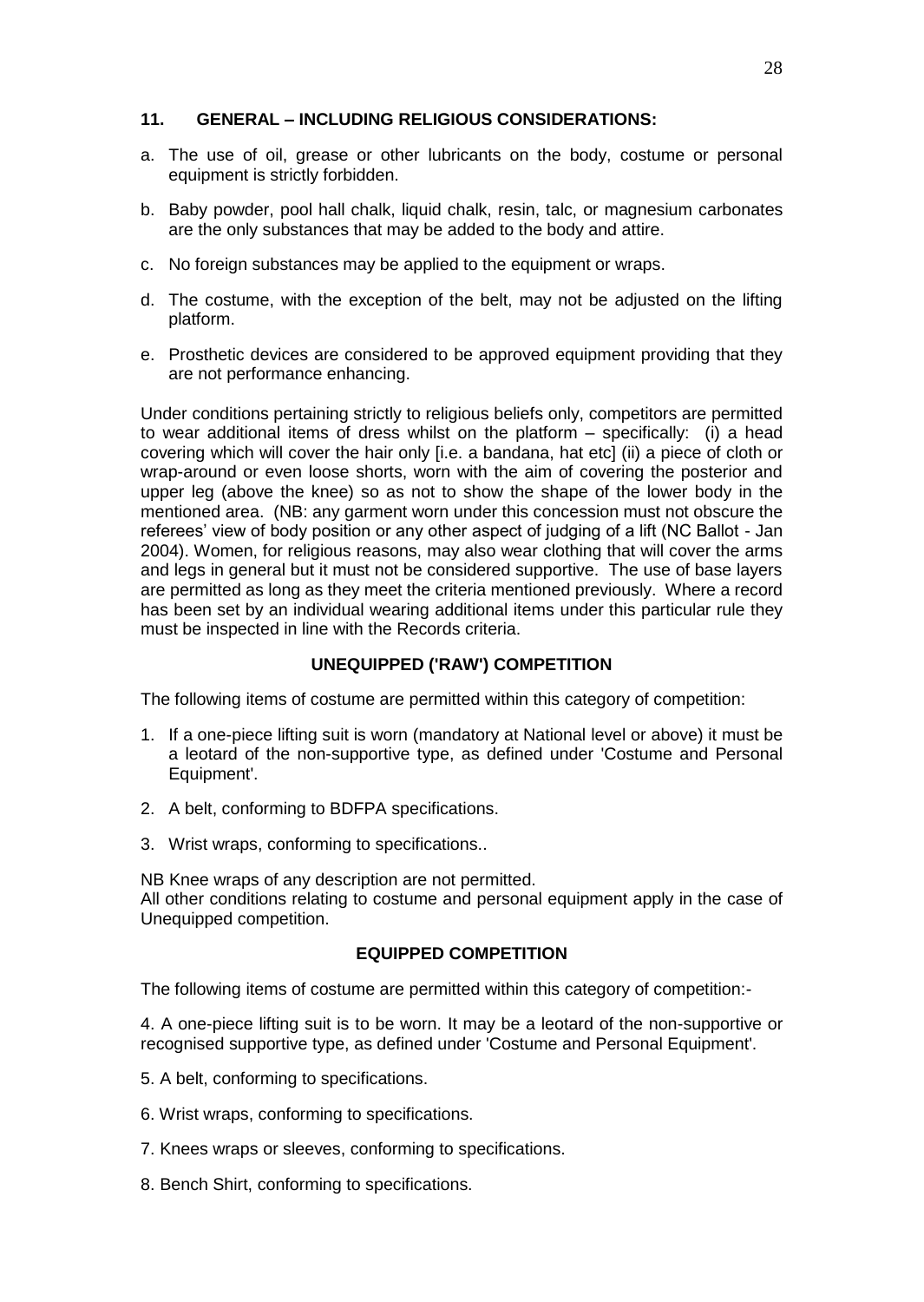NOTE – A lifter MUST be equipped to enter an equipped event. In full power this may be one or more of the disciplines. In single lifts the lifter must be equipped as defined above in Para 13 relevant to the event (WDFPF congress 2016).

### **AGE CATEGORIES**

| OPEN:    | From 14 years upwards (No category restrictions need apply).      |
|----------|-------------------------------------------------------------------|
| TEENAGE: | (T1) from 14-15 years, (T2) 16-17 years, (T3) 18-19 years.        |
| JUNIOR:  | From 20 years up to and including 23 years of age.                |
| MASTER:  | (Men and Women) (M1) from 40-44 years, (M2) 45-49 years and so on |
|          | in five year increments, ad infinitum.                            |

Competitive lifting shall be restricted to competitors aged 14 years and over. Lifters will be classified into age groups by their specific age on the day of the competition. (The lifter must have attained minimum age on the day of the competition where age limits are imposed).

### **BODYWEIGHT CATEGORIES**

| Men:   | 52.0kg     | Class up to | 52.0kg   |    |           |
|--------|------------|-------------|----------|----|-----------|
|        | 56.0kg     | Class from  | 52.01kg  | to | 56.0kg    |
|        | 60.0kg     | Class from  | 56.01kg  | to | 60.0kg    |
|        | 67.5kg     | Class from  | 60.01kg  | to | 67.5kg    |
|        | 75.0kg     | Class from  | 67.51kg  | to | 75.0kg    |
|        | 82.5kg     | Class from  | 75.01kg  | to | 82.5kg    |
|        | 90.0kg     | Class from  | 82.51kg  | to | 90.0kg    |
|        | 100.0kg    | Class from  | 90.01kg  | to | 100.0kg   |
|        | 110.0kg    | Class from  | 100.01kg | to | 110.0kg   |
|        | 125.0kg    | Class from  | 110.01kg | to | 125.0kg   |
|        | 145.0kg    | Class from  | 125.01kg | to | 145.0kg   |
|        | $+145.0kg$ | Class from  | 145.01kg | to | unlimited |
| Women: | 44.0kg     | Class up to | 44.0kg   |    |           |
|        | 47.5kg     | Class from  | 44.01kg  | to | 47.5kg    |
|        | 50.5kg     | Class from  | 47.51kg  | to | 50.5kg    |
|        | 53.0kg     | Class from  | 50.51kg  | to | 53.0kg    |
|        | 55.5kg     | Class from  | 53.01kg  | to | 55.5kg    |
|        | 58.5kg     | Class from  | 55.51kg  | to | 58.5kg    |
|        | 63.0kg     | Class from  | 58.51kg  | to | 63.0kg    |
|        | 70.0kg     | Class from  | 63.01kg  | to | 70.0kg    |
|        | 80.0kg     | Class from  | 70.01kg  | to | 80.0kg    |
|        | 90.0kg     | Class from  | 80.01kg  | to | 90.0kg    |
|        | $+90.0$ kg | Class from  | 90.01kg  | to | unlimited |
|        |            |             |          |    |           |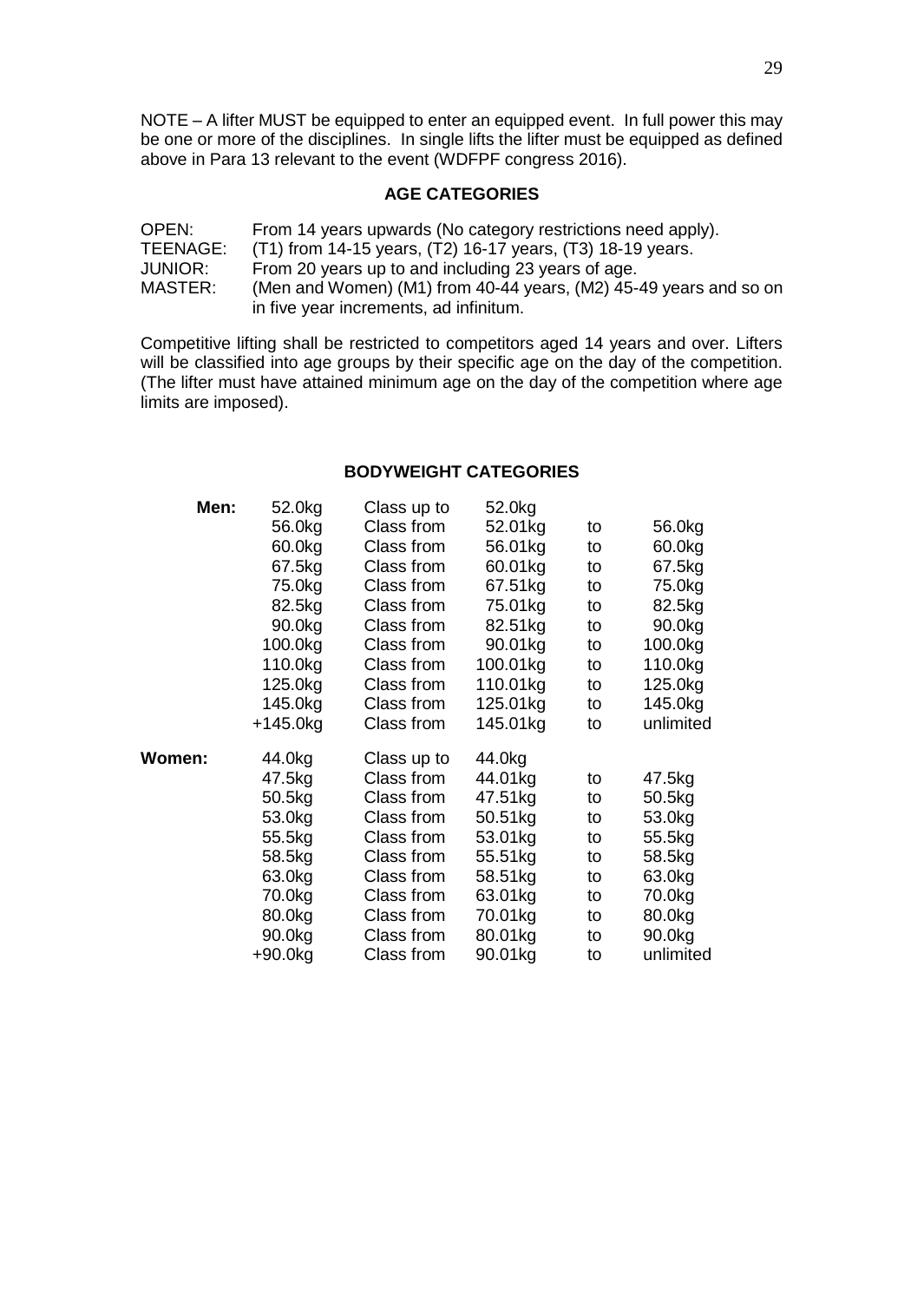# **3. REFEREES'/OFFICERS' REQUIREMENTS:**

- 1. Rule book
- 2. Competition forms:-Score sheets, weigh-in forms and kit check forms are normally provided by the Championships Secretary when a permit is obtained. (See Tech. Sec. for card system)
- 3. List of national qualifying totals (for use at divisional events)
- 4. Records pertaining to the competition. (NB British, European and World records to be posted at drug tested events [National or International])
- 5. Tape measure, stamp and pad for use at Kit Check
- 6. Tables for Kit Check, Drug Control and Weigh-in
- 7. Referees' chairs
- 8. Refreshments for officials
- 9. Chairs to 'corral' lifters selected for drug testing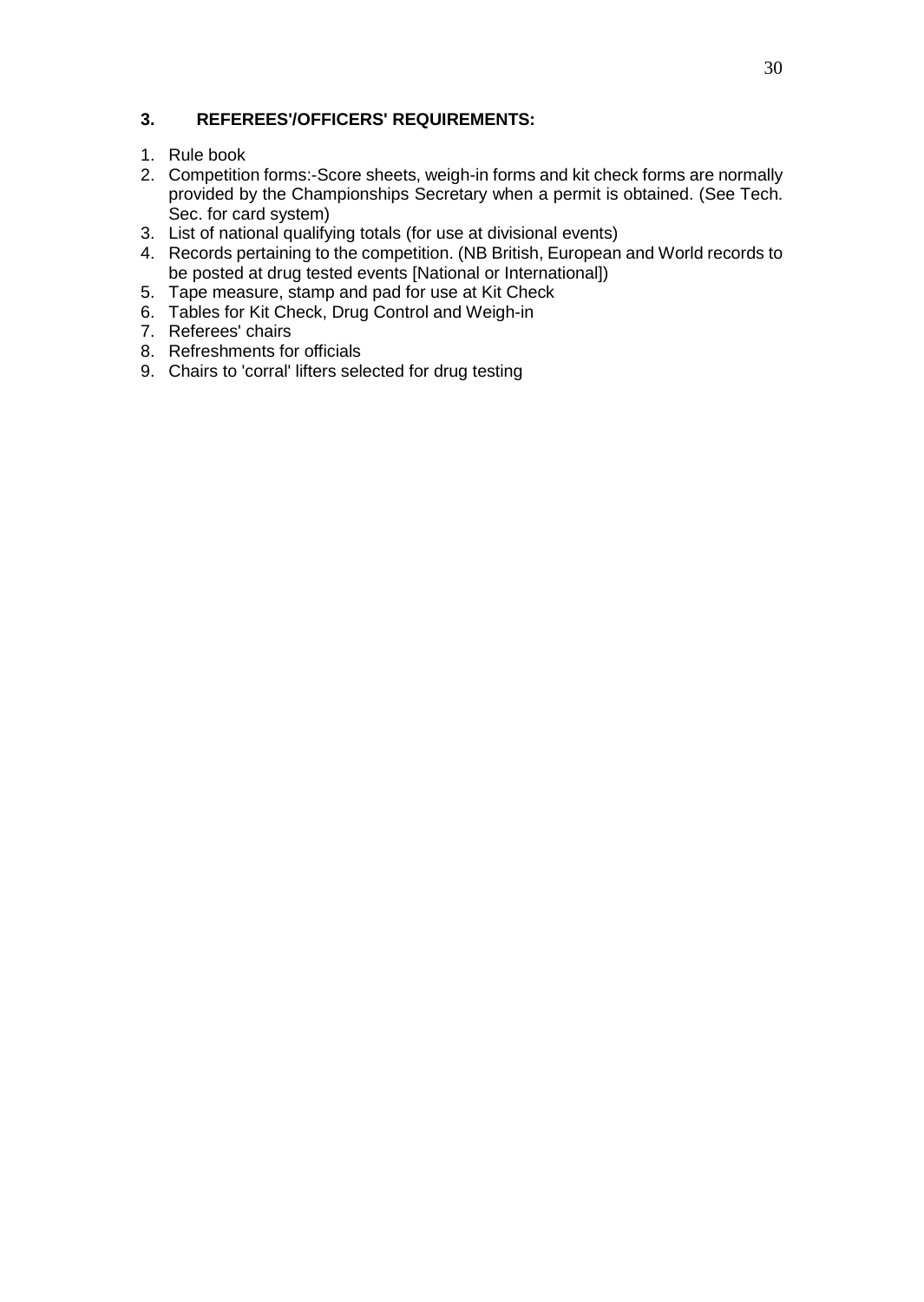### **POWERLIFTS - RULES OF PERFORMANCE & CAUSES FOR FAILURE**

# **1. THE SQUAT**

### **a) Performance:**

- 1. The lifter shall assume an upright position with the top of the bar not more than 3cm (1.8ins) below the top of the anterior deltoids. The bar shall be held horizontally across the shoulders with the hands and fingers gripping the bar (hands may also be in contact with the inside collars), and the feet flat on the platform with the knees locked (see Diagram 1).
- 2. After removing the bar from the racks, the lifter must move backwards to establish a starting position. The lifter shall wait in this position for the Chief Referee's signal. The signal will be given as soon as the lifter is motionless, **erect with knees locked** and the bar properly positioned. If mechanical racks that withdraw are used, the lifter must remove the weights from the racks before they are withdrawn and wait motionless for the Chief Referee's signal. The Chief Referee's signal shall consist of a downward movement of the arm and the audible command<br>"Sauat". Before receiving the starting signal the lifter may make position Before receiving the starting signal the lifter may make position adjustments within the rules without penalty.
- 3. In addition to the Lifter being stationary the Bar must be motionless prior to the start command.
- 4. Upon receiving the Chief Referee's signal, the lifter must bend the knees and lower the body until the TOP surface of the legs at the hip joint are lower than the top of the knees (see Diagrams 2, 3, & 4).



A: Top of the Knees.

B: The TOP surface of the legs at the hip joint.

Diagram 4 shows a lifter just below parallel. Point 'B' (the TOP surface of the legs at the hip joint) is below point 'A' (the top of the knees) a legal lift.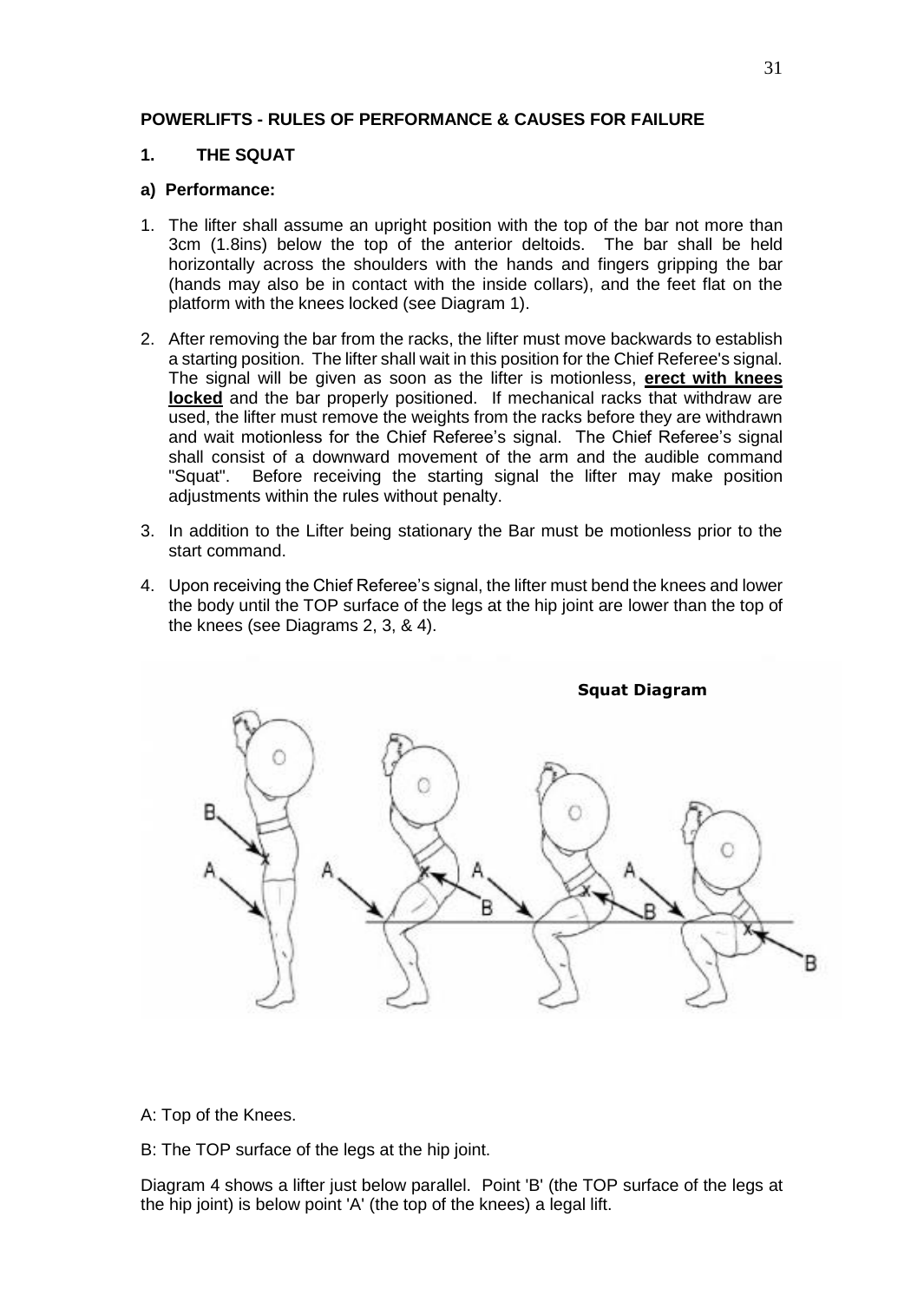- 5. The lifter must recover at will, from the deepest point of the squat, without double bouncing or any downward movement once the upward motion has started (stopping is permitted) - to an upright position with the knees locked. When the lifter is motionless, the referee will give the signal to replace the bar. This signal will be given when the lifter is in the apparent final position as best determined by the Chief Referee (even if the final position is not correct according to the rules). The signal to replace the bar will consist of a backward motion of the hand and the audible command "Rack".
- 6. Upon receiving the "Rack" signal, the lifter must make a bona fide attempt to return the bar to the racks. This attempt is indicated by a minimum of one step toward the racks, the lifter may then request aid to rack the bar if necessary.
- 7. The lifter shall face the front of the platform.
- 8. The lifter shall not hold the collars, sleeves or plates at any time during the performance of the lift. However, the edge of the hands gripping the bar may be in contact with the inner surface of the inside collars.
- 9. Not more than five and not less than two spotter/loaders shall be on the platform at any time. Designated meet spotter/loaders may not be replaced unless approval is secured from the Chief Referee.
- 10. The lifter may enlist the help of the spotter/loaders in removing the bar from the racks. However, once the bar has cleared the racks, the spotter/loaders shall not assist the lifter any further with regards to proper positioning, foot placement, bar positioning, etc.
- 11. The lifter may be given an additional attempt at the same weight at the Chief Referee's or the Technical Officer's discretion if failure in an attempt was due to an error by one or more of the spotter/loaders.

### **b) Causes for Disqualification of a Squat:**

- 1. Failure to observe the Chief Referee's signals at the commencement or completion of a lift.
- 2. Changing the position of the hands laterally in or out on the bar after receiving the signal to commence the lift. (Opening & closing of the fingers is allowed).
- 3. Double bouncing or more than one recovery attempt at the bottom of the lift.
- 4. Failure to assume an upright position with the knees locked at the commencement and completion of the lift.
- 5. Any shifting of the feet laterally, backward, or forward, during the performance of the lift. The toes and/or heels may come up off the platform, but must return to the same position.
- 6. Failure to bend the knees and lower the body until the TOP surface of the legs at the hip joint are lower than the tops of the knees. (Refer to Diagrams 2, 3, & 4).
- 7. Changing the position of the bar across the shoulders after the commencement of the lift. This applies to the intentional or unintentional rolling of the bar to aid the performance of the lift - not to a minute amount of position change which would not aid the lifter.
- 8. Contact with the bar, plates or lifter by the spotter/loaders between the referee's signals.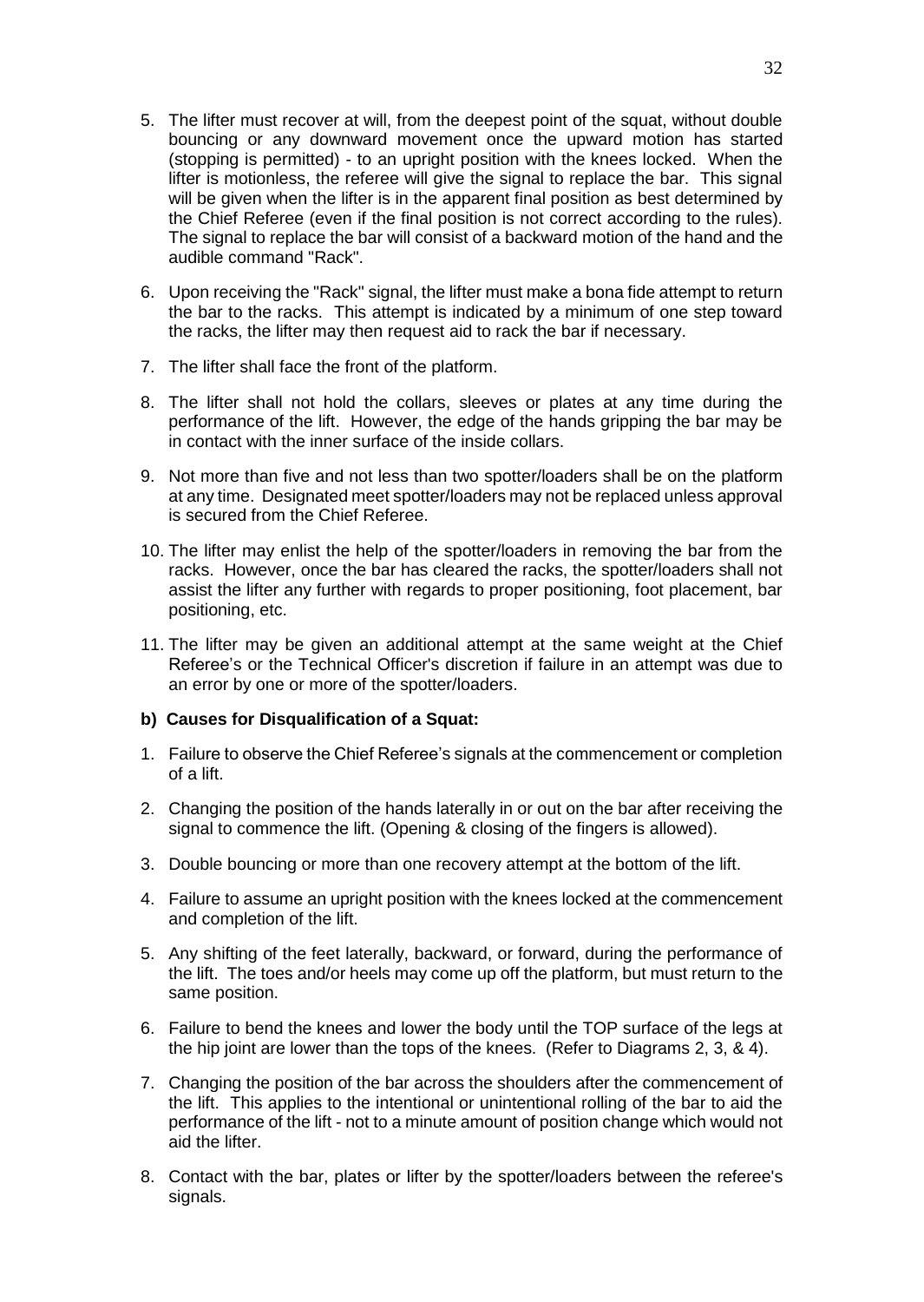- 9. Contact of elbows or upper arms with the legs during the squat.
- 10. Failure to make a bona fide attempt to return the bar to the racks.
- 11. Any intentional dropping or 'dumping' of the bar.
- 12. Any downward movement of the bar after the lifter has begun to move up from the bottom position. This includes any uneven aspect of the bar where one side drops as the other raises.

### **2. THE BENCH PRESS**

### **a) Performance:**

- 1. The front of the bench must be placed on the platform facing the Chief Referee.
- 2. The lifter must lie on his back with head, shoulders and buttocks in contact with the flat bench surface. The shoes must be flat on the floor, or flat on the built up surface. This position shall be maintained throughout the attempt once the command signal has been given.
- 3. If the lifter's costume and the bench surface are not of a sufficient colour contrast to enable the referees to detect possible raising movement at the points of contact, then the bench surface may be covered accordingly.
- 4. To achieve firm footing the lifter may use plates or blocks, not exceeding 30cm (11.81ins) in height, to build up the surface of the platform. Whichever method is chosen, the entire foot must be flat on the surface. If blocks are used, they shall not exceed 45cm x 45cm (17.7ins x 17.7ins.) in length and width.
- 5. Not more than four and not less than two spotter/loaders shall be in attendance. The lifter may lift to self, or enlist the help of either the spotter/loaders or the personal coach in removing the bar from the racks. The lift-off must be to arms' length and not down at the chest.
- 6. The spacing of the hands shall not exceed 81cm (31.9ins) measured between the forefingers. A reverse grip is permitted provided that the distance between the little fingers does not exceed 81cm.
- 7. After receiving the bar at arms' length, the lifter shall hold the bar with arms locked out. On receipt of the command "Start" the bar is lowered to the chest and await the referee's signal to press. Before receiving the starting signal, the lifter may make any position adjustments without penalty. The signal to commence the lift, shall be the word of command "start".
- 8. After the signal to commence the lift has been given, the bar is lowered to the chest where it must become motionless. The centre referee then gives the word of command "Press" or a clap of hands or a clapper board. On receipt the bar is pressed upwards to straight arms' length and held motionless until the audible command "Rack" is given.
- 9. The bar is allowed to stop during the upward movement; the bar is not allowed any downward movement during this phase of the lift. Downward movement of the bar will be determined by downward movement of either or both hands and or the bar itself.
- 10. See #11, 'Rules of Performance' for the Squat.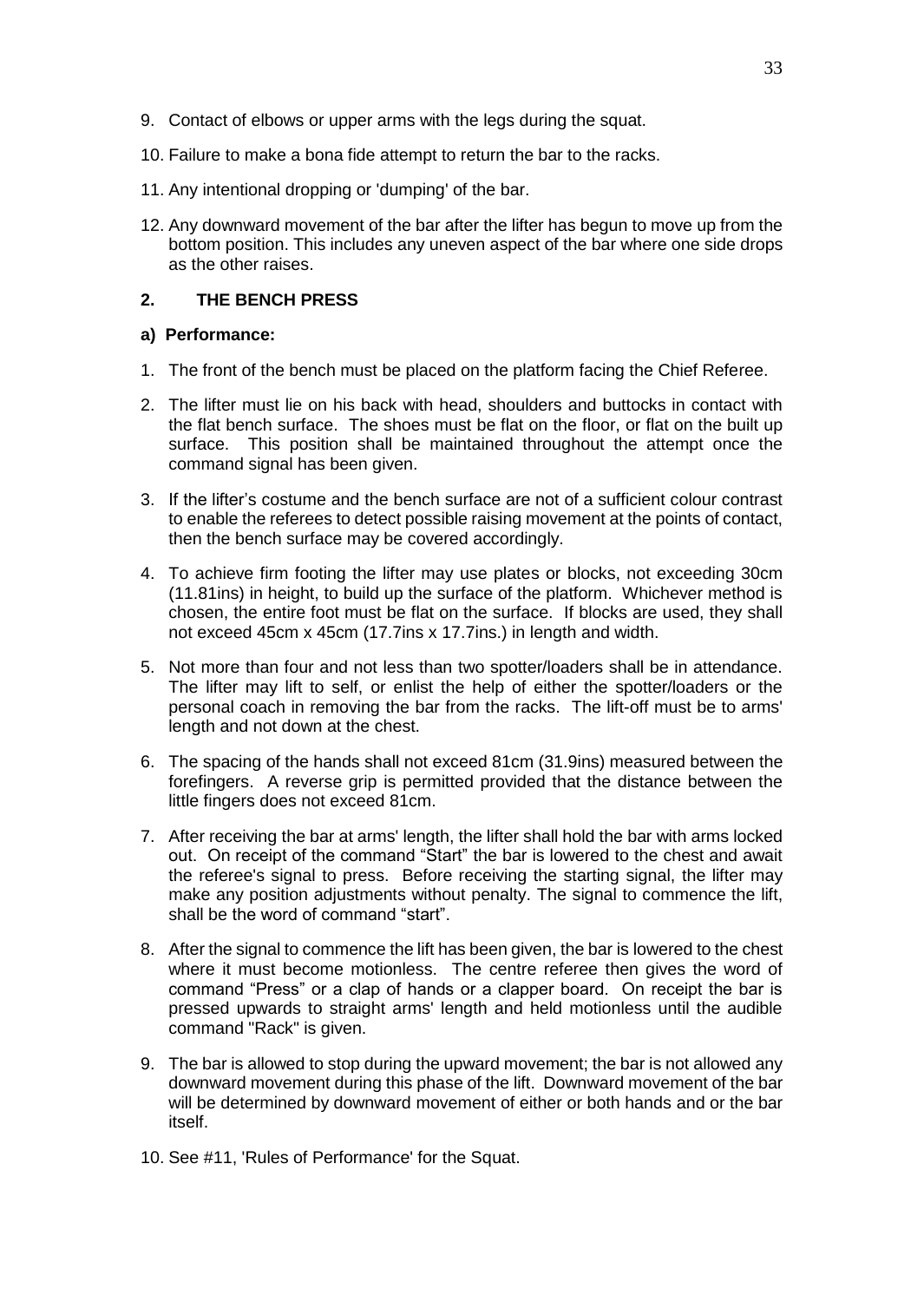### **b) Causes for Disqualification of a Bench Press:**

- 1. Failure to observe the referee's signals at the commencement or completion of the lift.
- 2. Any change in the elected lifting position during the lift proper (i.e. any movement of the head, shoulders, buttocks from their original points of contact with the bench or *excessive* movement of the feet, floor or blocks, or lateral movement of the hands on the bar once the "Start" signal has been given.
- 3. Heaving or bouncing the bar off the chest.
- 4. Allowing the bar to sink into the chest after receiving the referee's signal.
- 5. Any uneven extension of the arms at the completion of the lift.
- 6. Uneven press that results in one end of the bar dropping as the other raises.
- 7. Any downward movement of one or both hands during the upward movement.
- 8. Contact with the bar by spotter/loaders between the referee's signals.
- 9. Any contact of the lifter's feet with the bench or its supports.
- 10. *Deliberate* contact between the bar and the bar rest uprights during the lift to make the press easier.



# **3. THE DEADLIFT**

### **a) Performance:**

- 1. The bar must be laid horizontally in front of the lifter's feet, gripped with an optional grip in both hands, and lifted upward until the lifter is standing erect with knees locked. The bar may stop, but may not go down during the upward movement.
- 2. The lifter shall face the front of the platform.
- 3. On completion of the lift, the knees shall be locked in a straight position and the shoulders held in an erect position (not forward or rounded). Shoulders do not have to be thrust back past an erect position, but if they are thrust back in that manner and all other criteria have been satisfied, the lift is legal. Note: In each finished position the shoulders are in the erect position, not rounded or forward. The legs are straight, with the knees locked.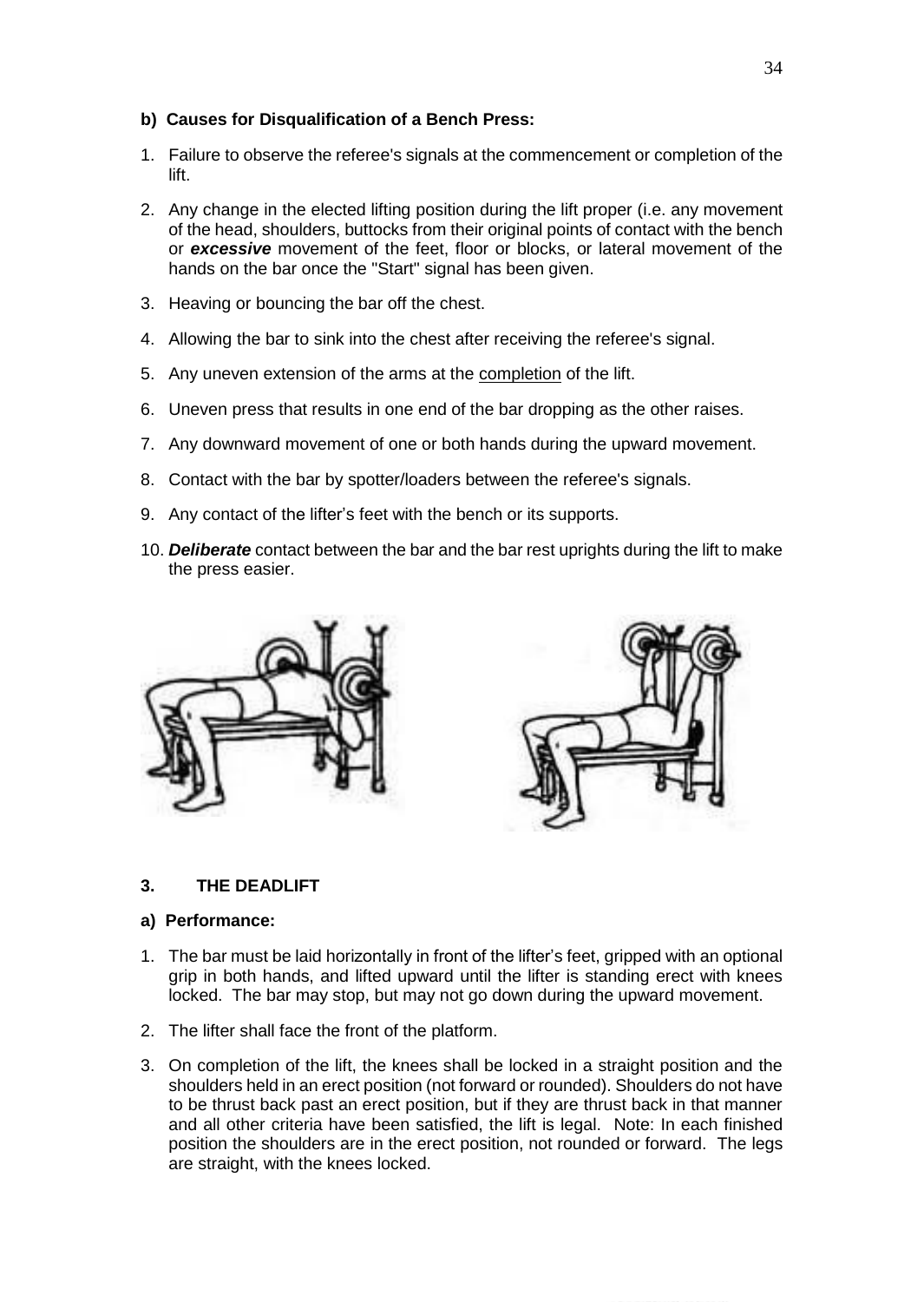- 4. There is no start command other than the lifters name being called. The Chief Referee's signal shall consist of a downward movement of the hand and the audible command "Down". The signal will not be given until the bar is held motionless and the lifter is in the apparent finished position.
- 5. Any rising of the bar from the platform or any deliberate attempt to do so will count as an attempt.
- 6. See #11, 'Rules of Performance' for the Squat.

### **b) Causes for Disqualification of a Deadlift:**

- 1. Any downward movement of the bar during the upward movement.
- 2. Failure to stand upright with the shoulders in an erect position.
- 3. Failure to lock the knees straight at the completion of the lift.
- 4. Supporting the bar on the thighs during the performance of the lift. This will be determined by any attempt at secondary knee flexion. (As the bar is raised from the platform, the legs must extend without additional flexion taking place at the knees at any time during the upward movement of the bar.
- 5. Any lateral movement of the feet, or stepping backward or forward during the upward movement of the bar to the locked position prior to being given the word of command "Down". (Sumo lifters are allowed to turn their toes/feet inwards after the "down" command has been given in order to prevent their toes being under the plates when the bar is returned to the floor)
- 6. Lowering the bar before receiving the Chief Referee's signal.
- 7. Allowing the bar to return to the platform without maintaining control with both hands.

### **Reminder: Single Lift Championships**

The preceding rules governing the Squat, Bench Press and Deadlift, remain the same for Single Lift events but two weight changes will be allowed on the final attempt as on the Deadlift in Powerlifting competitions.